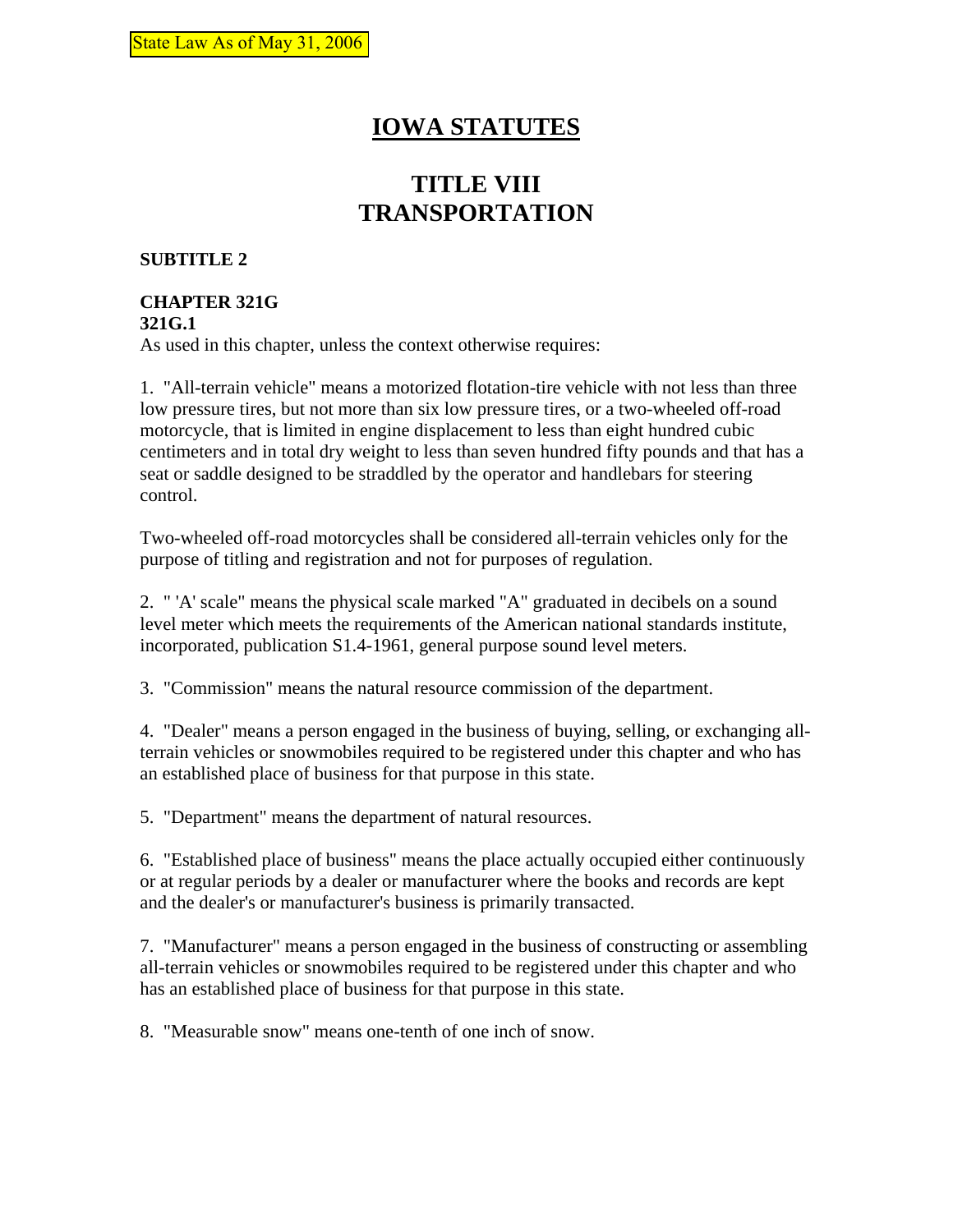9. "Nonambulatory person" means an individual with paralysis of the lower half of the body with the involvement of both legs, usually caused by disease of or injury to the spinal cord, or caused by the loss of both legs or the loss of a part of both legs.

10. "Operate" means to ride in or on, other than as a passenger, use, or control the operation of an all-terrain vehicle or snowmobile in any manner, whether or not the allterrain vehicle or snowmobile is moving.

11. "Operator" means a person who operates or is in actual physical control of an allterrain vehicle or snowmobile.

12. "Owner" means a person, other than a lienholder, having the property right in or title to an all-terrain vehicle or snowmobile. The term includes a person entitled to the use or possession of an all-terrain vehicle or snowmobile subject to an interest in another person, reserved or created by agreement and securing payment or performance of an obligation, but the term excludes a lessee under a lease not intended as security.

13. "Person" means an individual, partnership, firm, corporation, association, and the state, its agencies, and political subdivisions.

14. "Public land" means land owned by the federal government, the state, or political subdivisions of the state and land acquired or developed for public recreation pursuant to section 321G.7.

15. "Railroad right-of-way" shall mean the full width of property owned, leased or subject to easement for railroad purposes and shall not be limited to those areas on which tracks are located.

16. "Roadway" means that portion of a highway improved, designed, or ordinarily used for vehicular travel.

17. "Safety certificate" means an all-terrain vehicle or snowmobile safety certificate issued by the commission to a qualified applicant who is twelve years of age or more.

18. "Snowmobile" means a motorized vehicle weighing less than one thousand pounds which uses sled-type runners or skis, endless belt-type tread, or any combination of runners, skis, or tread, and is designed for travel on snow or ice.

19. "Special event" means an organized race, exhibition, or demonstration of limited duration which is conducted according to a prearranged schedule and in which general public interest is manifested.

20. "Street" or "highway" means the entire width between property lines of every way or place of whatever nature when any part thereof is open to the use of the public, as a matter of right, for purposes of vehicular travel, except in public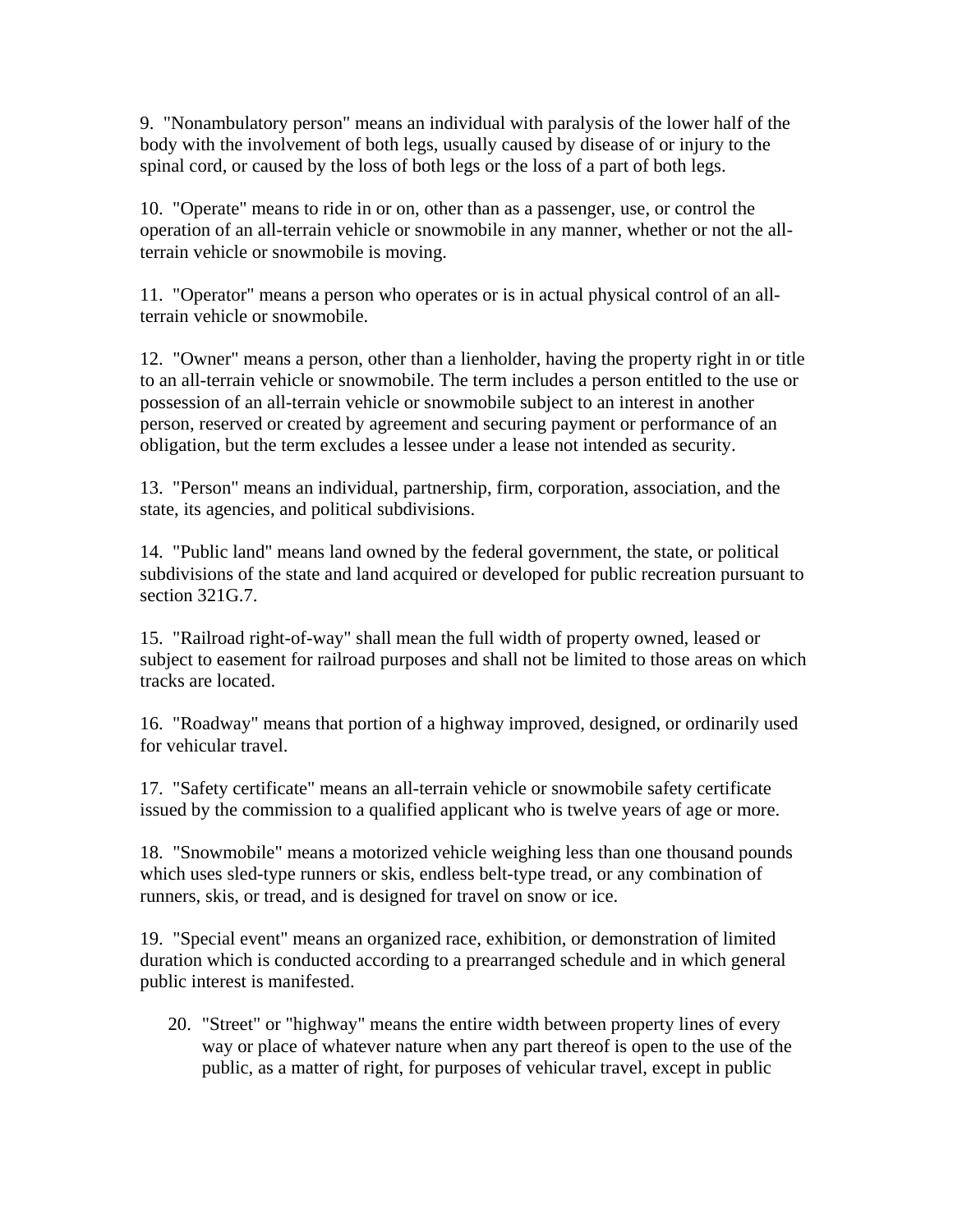areas in which the boundary shall be thirty-three feet each side of the center line of the roadway.

#### 321G.2

The commission may adopt rules for the following purposes:

1. Registration of all-terrain vehicles and snowmobiles.

2. Use of all-terrain vehicles and snowmobiles as far as game and fish resources or habitats are affected.

3. Use of all-terrain vehicles and snowmobiles on public lands under the jurisdiction of the commission.

4. Use of all-terrain vehicles and snowmobiles on any waters of the state under the jurisdiction of the commission, while the waters are frozen.

5. Establish a program of grants, subgrants, and contracts to be administered by the department for the development and delivery of certified courses of instruction for the safe use and operation of all- terrain vehicles and snowmobiles by political subdivisions and incorporated private organizations.

6. Issuance of safety certificates.

7. Issuance of competition registrations and the participation of all-terrain vehicles and snowmobiles so registered in special events.

The director of transportation may adopt rules not inconsistent with this chapter regulating the use of all-terrain vehicles and snowmobiles on streets and highways. Cities may designate streets under the jurisdiction of cities within their respective corporate limits which may be used for snowmobiling and the sport of driving all-terrain vehicles.

In adopting the rules, consideration shall be given to the need to protect the environment and the public health, safety, and welfare; to protect private property, public parks, and other public lands; to protect wildlife and wildlife habitat; and to promote uniformity of rules relating to the use, operation, and equipment of all-terrain vehicles and snowmobiles. The rules shall be in conformance with chapter 17A.

#### **321G.3**

Each all-terrain vehicle and snowmobile used on public land or ice of this state shall be currently registered and numbered. A person shall not operate, maintain, or give permission for the operation or maintenance of an all-terrain vehicle or snowmobile on public land or ice unless the all-terrain vehicle or snowmobile is numbered in accordance with this chapter, or in accordance with applicable federal laws, or in accordance with an approved numbering system of another state, and unless the identifying number set forth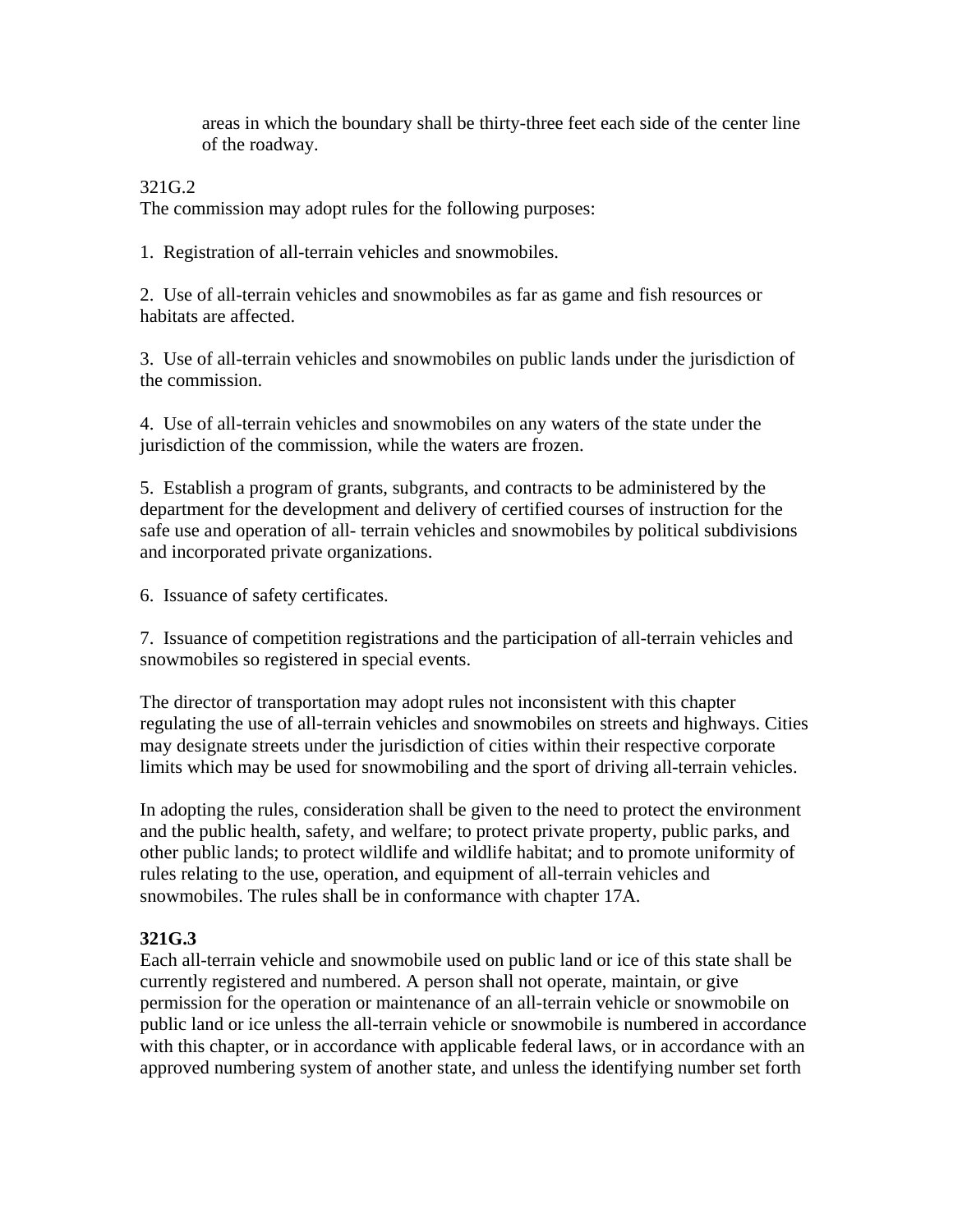in the registration is displayed on each side of the forward half of the snowmobile and on the rear fender of the all-terrain vehicle.

A registration number shall be assigned, without payment of fee, to all-terrain vehicles and snowmobiles owned by the state of Iowa or its political subdivisions upon application for the number, and the assigned registration number shall be displayed on the all-terrain vehicle or snowmobile as required under section 321G.5.

#### **321G.4**

The owner of each all-terrain vehicle or snowmobile required to be numbered shall register it every two years with the county recorder of the county in which the owner resides or, if the owner is a nonresident, the owner shall register it in the county in which the all-terrain vehicle or snowmobile is principally used. The commission has supervisory responsibility over the registration of all-terrain vehicles and snowmobiles and shall provide each county recorder with registration forms and certificates and shall allocate identification numbers to each county.

The owner of the all-terrain vehicle or snowmobile shall file an application for registration with the appropriate county recorder on forms provided by the commission. The application shall be completed and signed by the owner of the all-terrain vehicle or snowmobile and shall be accompanied by a fee of twenty-five dollars and a writing fee. An all-terrain vehicle or a snowmobile shall not be registered by the county recorder until the county recorder is presented with receipts, bills of sale, or other satisfactory evidence that the sales or use tax has been paid for the purchase of the all-terrain vehicle or snowmobile or that the owner is exempt from paying the tax. However, an owner of an all-terrain vehicle, except an all-terrain vehicle purchased new on or after January 1, 1990, may apply for registration without proof of sales or use tax paid until one year after January 1, 1990. An all-terrain vehicle or snowmobile that has an expired registration certificate from another state may be registered in this state upon proper application, payment of all applicable registration and writing fees, and payment of a penalty of five dollars.

Upon receipt of the application in approved form accompanied by the required fees, the county recorder shall enter it upon the records and shall issue to the applicant a pocketsize registration certificate. The certificate shall be executed in triplicate, one copy to be delivered to the owner, one copy to the commission, and one copy to be retained on file by the county recorder. The registration certificate shall bear the number awarded to the all-terrain vehicle or snowmobile and the name and address of the owner. The registration certificate shall be carried either in the all-terrain vehicle or snowmobile or on the person of the operator of the machine when in use. The operator of an all-terrain vehicle or snowmobile shall exhibit the registration certificate to a peace officer upon request, to a person injured in an accident involving an all-terrain vehicle or snowmobile, or to the owner or operator of another all-terrain vehicle or snowmobile or the owner of personal or real property when the all-terrain vehicle or snowmobile is involved in a collision or accident of any nature with another all-terrain vehicle or snowmobile or the property of another person or to the property owner or tenant when the all-terrain vehicle or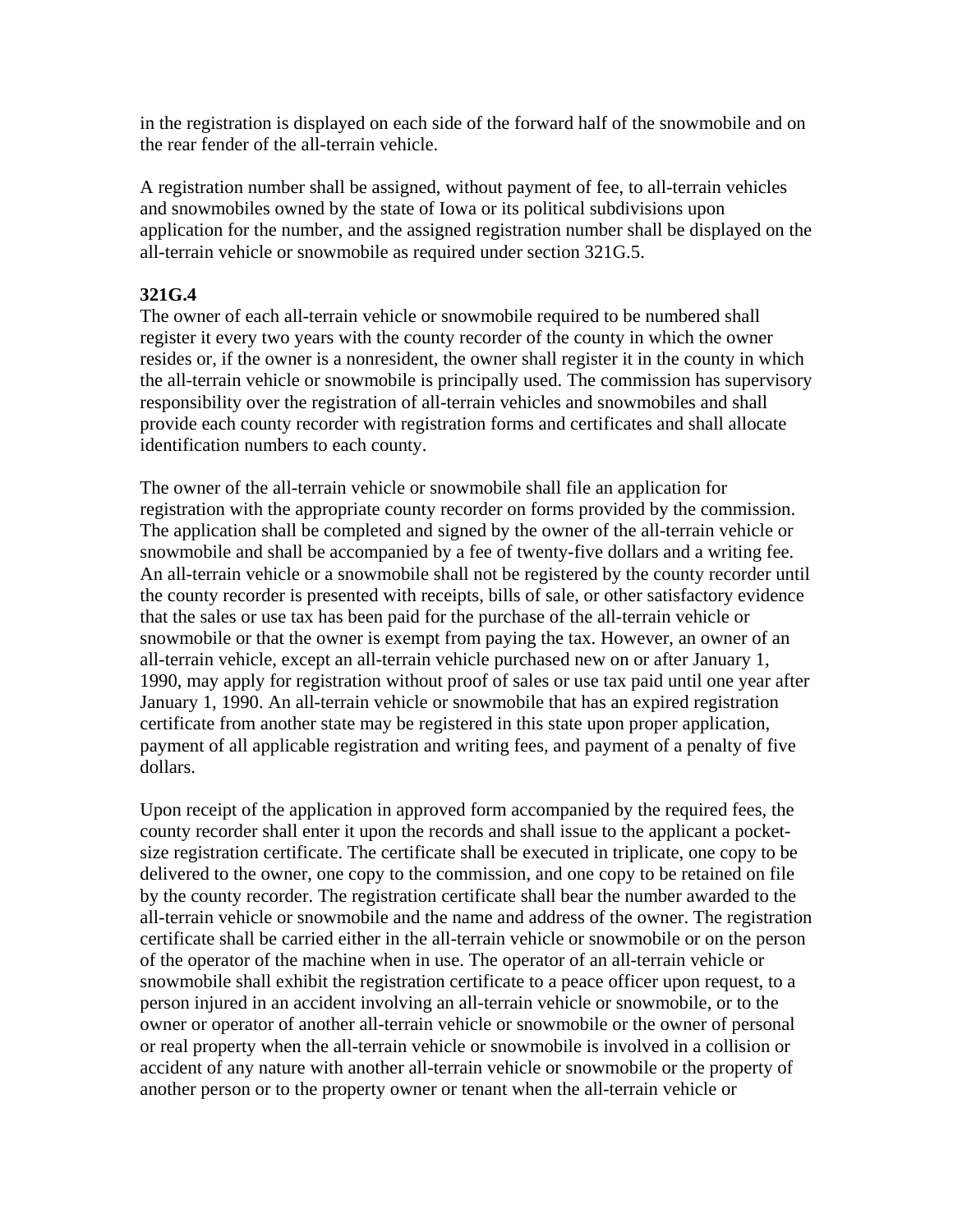snowmobile is being operated on private property without permission from the property owner or tenant.

If an all-terrain vehicle or snowmobile is placed in storage, the owner shall return the current registration certificate to the county recorder with an affidavit stating that the allterrain vehicle or snowmobile is placed in storage and the effective date of storage. The county recorder shall notify the commission of each all-terrain vehicle or snowmobile placed in storage. When the owner of a stored all-terrain vehicle or snowmobile desires to renew the registration, the owner shall make application to the county recorder and pay the registration and writing fees without penalty. A refund of the registration fee shall not be allowed for a stored all-terrain vehicle or snowmobile.

# **321G.5**

The owner shall cause the identification number to be attached to each side of the forward half of a snowmobile and to the rear fender of an all-terrain vehicle in the manner prescribed by the rules of the commission. The identification number shall be maintained in legible condition at all times.

# **321G.6**

Every all-terrain vehicle or snowmobile registration certificate and number issued expires at midnight December 31, and renewals expire every two years thereafter unless sooner terminated or discontinued in accordance with this chapter. After the first day of September each even-numbered year, an unregistered all-terrain vehicle or snowmobile and renewals may be registered for the subsequent biennium beginning January 1. An allterrain vehicle or snowmobile registered between January 1 and September 1 of evennumbered years shall be registered for a fee of twelve dollars and fifty cents for the remainder of the registration period.

After the first day of September in even-numbered years an unregistered all-terrain vehicle or snowmobile may be registered for the remainder of the current registration period and for the subsequent registration period in one transaction. The fee shall be five dollars for the remainder of the current period, in addition to the registration fee of twenty-five dollars for an all-terrain vehicle and twenty-five dollars for a snowmobile for the subsequent biennium beginning January 1, and a writing fee. Registration certificates and numbers may be renewed upon application of the owner in the same manner as provided in securing the original registration. The all-terrain vehicle or snowmobile registration fee is in lieu of personal property tax for each year of the registration.

An expired all-terrain vehicle or snowmobile registration may be renewed for the same fee as if the owner is securing the original registration plus a penalty of five dollars and a writing fee.

All all-terrain vehicles used on public land must be registered within six months following January 1, 1990, unless otherwise exempt.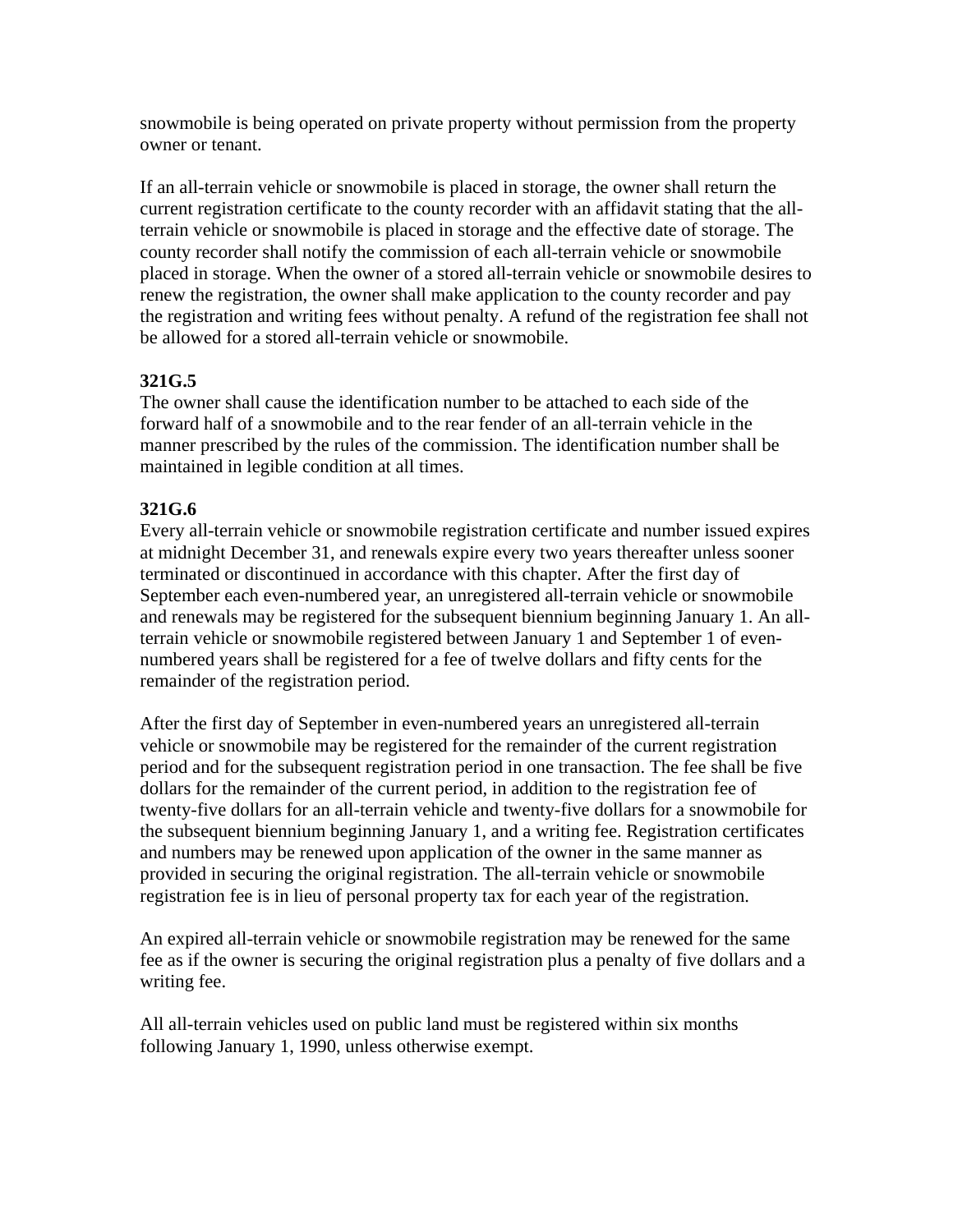When a person, after registering an all-terrain vehicle or snowmobile, moves from the address shown on the registration certificate, the person shall, within ten days, notify the county recorder in writing of the move and the person's new address.

Upon the transfer of ownership of an all-terrain vehicle or snowmobile, the owner shall complete the form on the back of a current registration certificate and shall deliver it to the purchaser or transferee at the time of delivering the all-terrain vehicle or snowmobile. If an all-terrain vehicle or snowmobile is stored by the transferor pursuant to section 321G.4 at the time of transfer, the transferor shall provide the transferee with a copy of the affidavit filed with the county recorder pursuant to section 321G.4 at the time of delivering the all-terrain vehicle or snowmobile. The purchaser or transferee shall, within five days of transfer, file a new application form with the county recorder with a fee of one dollar and the writing fee, and a transfer of number shall be awarded in the same manner as provided in an original registration. If the purchaser or transferee does not file a new application form within five days of transfer, the transfer of number shall be awarded upon payment of all applicable fees plus a penalty of five dollars.

All registrations must be valid for the current registration period prior to the transfer of any registration, including assignment to a dealer.

Duplicate registrations may be issued upon application therefor and the payment of the same fees collected for the transfer of registrations.

A motorcycle, as defined in section 321.1, subsection 40, paragraph "a", may be registered as an all-terrain vehicle as provided in this section. A motorcycle registered as an all-terrain vehicle may participate in all programs established for all-terrain vehicles under this chapter except for the safety instruction and certification program.

#### **321G.7**

Within ten days after the end of each month, a county recorder shall remit to the commission the all-terrain vehicle and snowmobile fees collected by the recorder during the previous month. Before January 10 of odd-numbered years, a recorder shall remit unused license forms from the previous biennium to the commission.

The department shall remit the fees to the treasurer of state, who shall place the money in a special conservation fund. The money is appropriated to the department for the allterrain vehicle and snowmobile programs of the state. All-terrain vehicle fees shall be used only for all-terrain vehicle programs and snowmobile fees shall be used only for snowmobile programs. Joint programs shall be supported from both types of fees on a usage basis. The all-terrain vehicle and snowmobile programs shall include grants, subgrants, contracts, or cost-sharing of all-terrain vehicle and snowmobile programs with political subdivisions or incorporated private organizations or both in accordance with rules adopted by the commission. All all-terrain vehicle programs using cost-sharing, grants, subgrants, or contracts shall establish and implement a safety instruction program either singly or in cooperation with other all-terrain vehicle programs. At least fifty percent of the special fund shall be available for political subdivisions or incorporated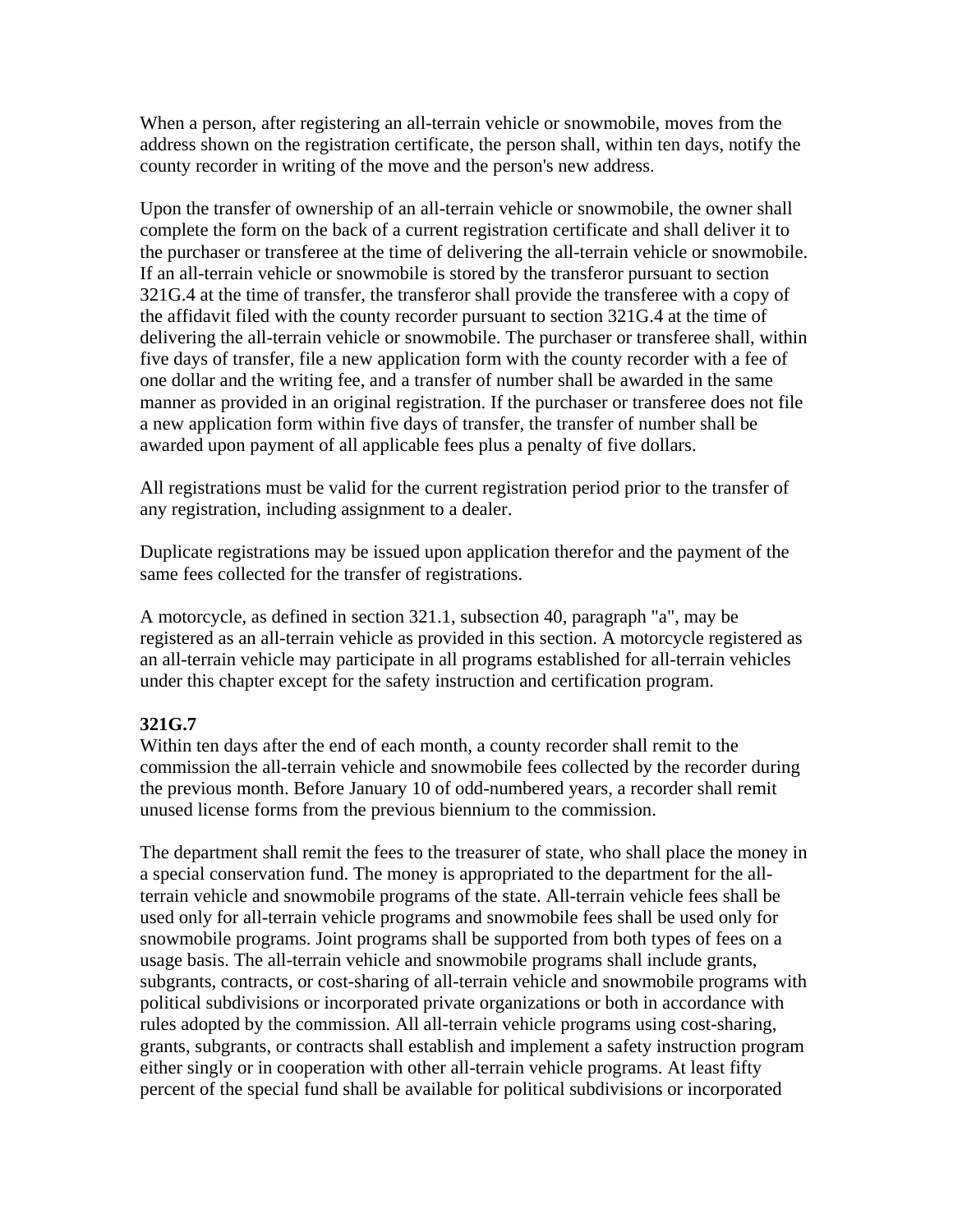private organizations or both. Moneys from the special fund not used by the political subdivisions or incorporated private organizations or both shall remain in the all-terrain vehicle or snowmobile accounts. The department may use funds from these accounts for the administration of the all-terrain vehicle and snowmobile programs.

## **321G.8**

Registration shall not be required for the following described all-terrain vehicles and snowmobiles:

1. All-terrain vehicles and snowmobiles owned and used by the United States, another state, or a political subdivision of another state.

2. All-terrain vehicles and snowmobiles registered in a country other than the United States used within this state for not more than twenty consecutive days.

3. All-terrain vehicles and snowmobiles covered by a valid license of another state and which have not been within this state for more than twenty consecutive days.

4. All-terrain vehicles and snowmobiles not registered or licensed in another state or country being used in this state while engaged in a special event and not remaining in the state for a period of more than ten days.

5. All-terrain vehicles used in accordance with section 321.234A.

## **321G.9**

A person shall not operate an all-terrain vehicle or snowmobile upon roadways or highways, as defined in section 321.1, except as provided in section 321.234A and this chapter.

1. An all- terrain vehicle or snowmobile shall not be operated at any time within the right of way of any interstate highway or freeway within this state except under either of the following circumstances:

a. As provided in section 321.234A.

b. When using an underpass located on an interstate highway or freeway if all of the following apply:

(1) The underpass has been abandoned and is no longer being used by motor vehicles or trains.

(2) Use of the underpass is the only alternative to the use of a traveled roadway.

(3) Notwithstanding the provisions of chapter 321, use of the underpass does not conflict with any rules or regulations adopted by a federal governmental entity or this state or a political subdivision of this state.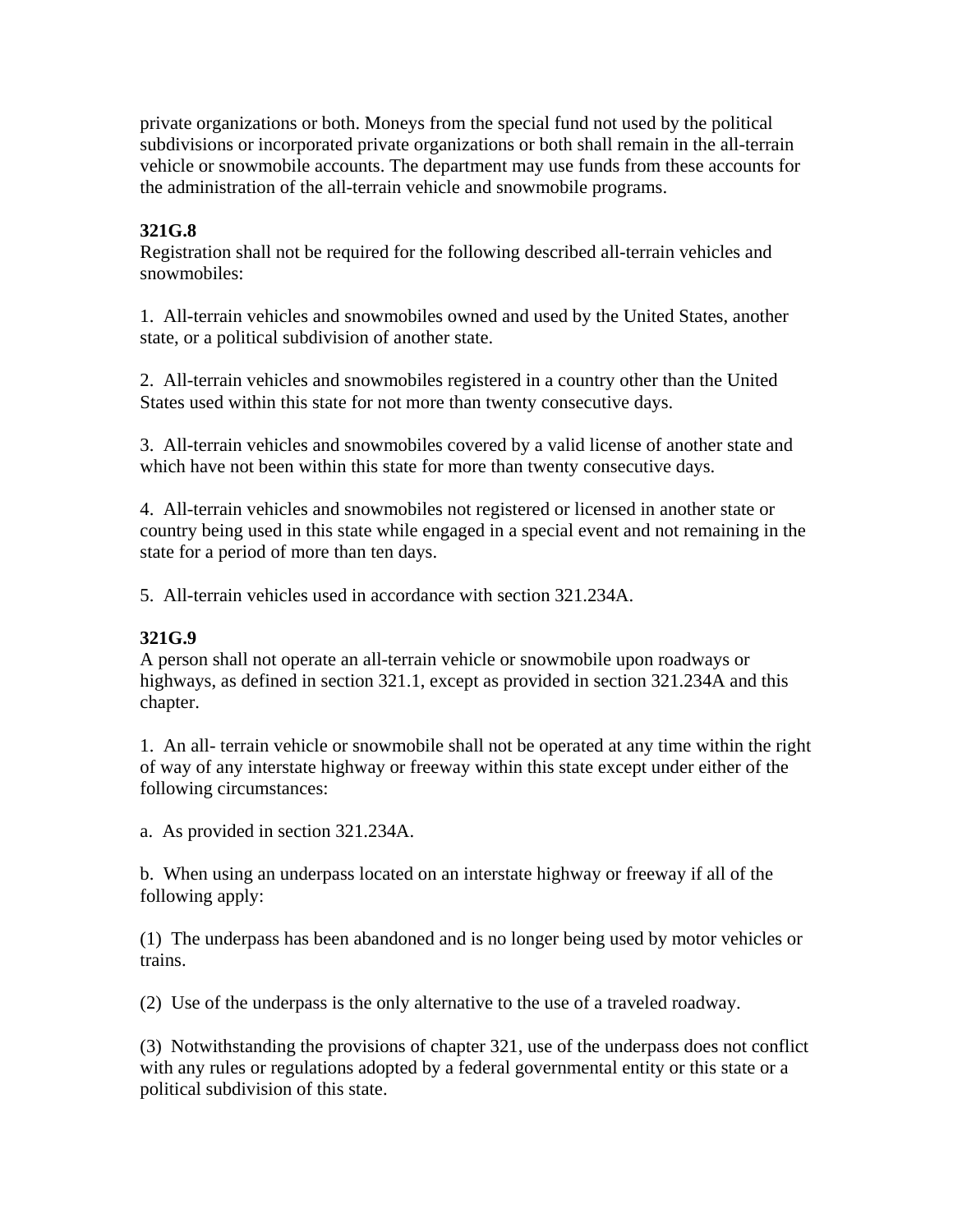2. An all-terrain vehicle or snowmobile may make a direct crossing of a street or highway provided:

a. The crossing is made at an angle of approximately ninety degrees to the direction of the highway and at a place where no obstruction prevents a quick and safe crossing; and

b. The all-terrain vehicle or snowmobile is brought to a complete stop before crossing the shoulder or main traveled way of the highway; and

c. The driver yields the right of way to all oncoming traffic which constitutes an immediate hazard; and

d. In crossing a divided highway, the crossing is made only at an intersection of such highway with another public street or highway.

3. An all-terrain vehicle or snowmobile shall not be operated on public highways:

a. On the roadway portion of a highway and adjacent shoulder, or at least five feet on either side of the roadway, except as provided in subsection 4 of this section, and

b. On limited access highways and approaches, and

c. For racing any moving object, and

d. Abreast with one or more other all-terrain vehicles or snowmobiles on a city highway.

4. A registered all-terrain vehicle or snowmobile may be operated under the following conditions:

a. Upon city highways which have not been plowed during the snow season or on such highways as designated by the governing body of a municipality.

b. On that portion of county roadways that have not been plowed during the snow season or not maintained or utilized for the operation of conventional two-wheel drive motor vehicles.

c. On highways in an emergency during the period of time when and at locations where snow upon the roadway renders travel by conventional motor vehicles impractical.

d. On the roadways of that portion of county highways designated by the county board of supervisors for such use during a specified period. The county board of supervisors shall evaluate the traffic conditions on all county highways and designate roadways on which all-terrain vehicles or snowmobiles may be operated for the specified period without unduly interfering with or constituting an undue hazard to conventional motor vehicle traffic. Signs warning of the operation of all-terrain vehicles or snowmobiles on the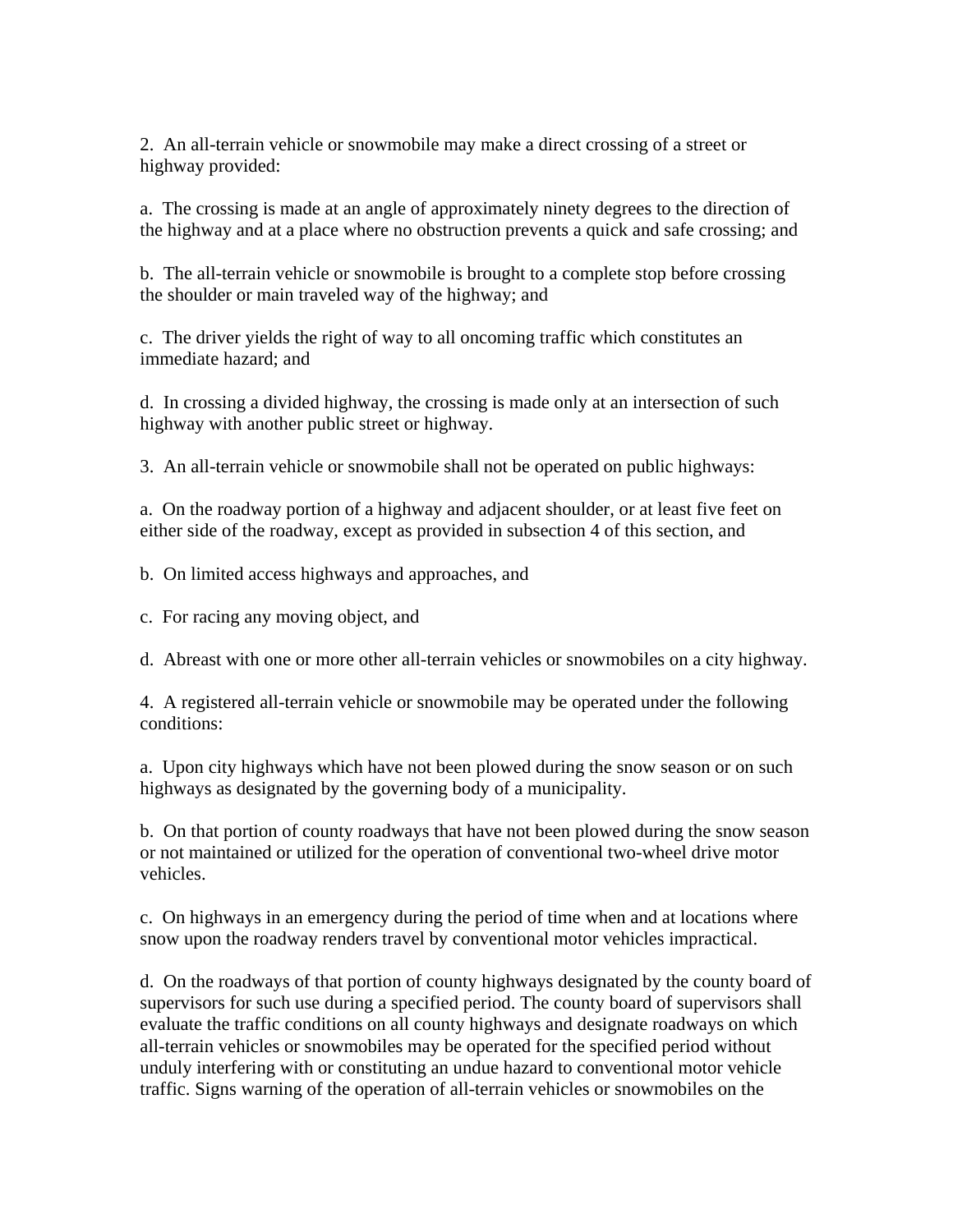roadway shall be placed and maintained on the portions of highway thus designated during the period specified for the operation.

e. On the roadway or shoulder when necessary to cross a bridge or culvert, or avoid an obstruction which makes it impossible to travel on the portion of the highway not intended for motor vehicles, if the snowmobile is brought to a complete stop before entering onto the roadway or shoulder and the driver yields the right of way to any approaching vehicle on the roadway.

f. All-terrain vehicles shall not be operated on snowmobile trails except where designated by the controlling authority and the primary snowmobile trail sponsor.

g. Snowmobiles shall not be operated on all-terrain vehicle trails except where designated by the controlling authority and the primary all-terrain vehicle trail sponsor.

5. The headlight and taillight shall be lighted during the operation on a public highway at any time from sunset to sunrise, and at such other times when conditions such as fog, snow, sleet or rain provide insufficient lighting to render clearly discernible persons and vehicles at a distance of five hundred feet ahead.

6. a. An all-terrain vehicle or snowmobile shall not be operated on or across a public highway by a person under sixteen years of age who does not have in the person's possession a safety certificate issued to the person pursuant to this chapter.

b. A person twelve to fifteen years of age and possessing a valid safety certificate must be under the direct supervision of a parent, guardian, or another adult authorized by the parent or guardian, who is experienced in all-terrain vehicle or snowmobile operation, and who possesses a valid driver's license as defined in section 321.1, or a safety certificate issued under this chapter.

7. An all-terrain vehicle or snowmobile shall not be operated within the right of way of a primary highway between the hours of sunset and sunrise except on the right- hand side of the right of way and in the same direction as the motor vehicular traffic on the nearest lane of traveled portion of the right of way

## **321G.10**

If an all-terrain vehicle or snowmobile is involved in an accident resulting in injury or death to anyone or property damage amounting to two hundred dollars or more, either the operator or someone acting for the operator shall immediately notify the county sheriff or another law enforcement agency in the state. The operator shall file with the commission a report of the accident, within forty-eight hours, containing information as the commission may require.

## **321G.11**

An all-terrain vehicle or snowmobile shall not be operated without suitable and effective muffling devices which limit engine noise to not more than eighty-six decibels as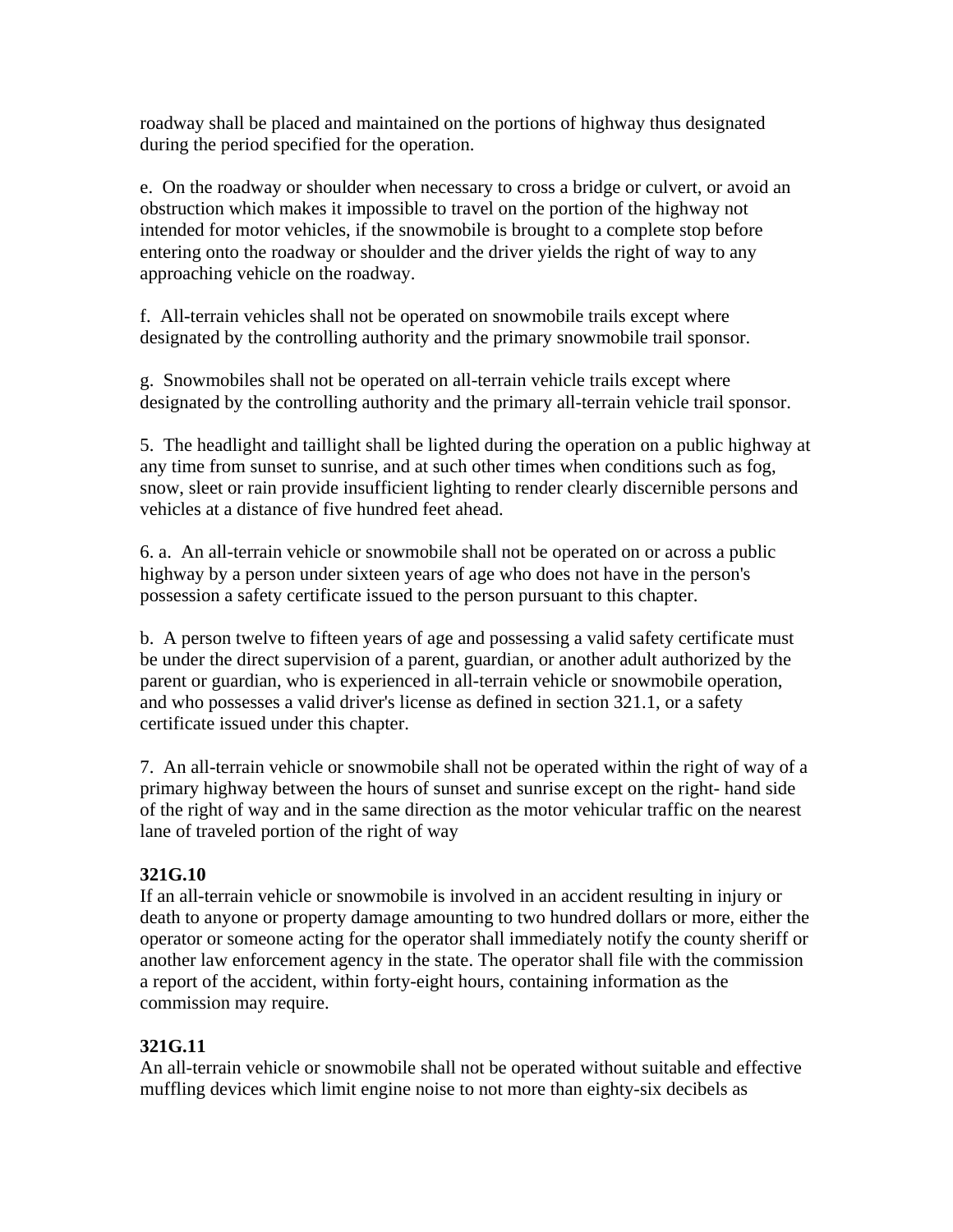measured on the "A" scale at a distance of fifty feet; and a snowmobile, manufactured after July 1, 1973, which is sold, offered for sale, or used in this state, except in an authorized special event, shall have a muffler system that limits engine noise to not more than eighty-two decibels as measured on the "A" scale at a distance of fifty feet.

The commission may adopt rules with respect to the inspection of all-terrain vehicles and snowmobiles and testing of their mufflers.

A separate placard shall be affixed, permanently and conspicuously, to any new snowmobile sold or offered for sale in this state that does not meet the muffler requirements as stated above. The placard shall designate each snowmobile which does not meet the muffler requirements.

A snowmobile manufactured after July 1, 1975, which is sold, offered for sale or used in this state, except in an authorized special event, shall have a muffler system that limits engine noise to not more than seventy-eight decibels as measured on the "A" scale at a distance of fifty feet.

## **321G.12**

Every all-terrain vehicle operated during the hours of darkness shall display a lighted head lamp and tail lamp. Every snowmobile shall be equipped with at least one head lamp and one tail lamp. Every all-terrain vehicle and snowmobile shall be equipped with brakes.

## **321G.13**

A person shall not drive or operate an all-terrain vehicle or snowmobile:

1. At a rate of speed greater than reasonable or proper under all existing circumstances.

2. In a careless, reckless, or negligent manner so as to endanger the person or property of another or to cause injury or damage thereto.

3. While under the influence of intoxicating liquor or narcotics or habit-forming drugs.

4. Without a lighted headlight and taillight from sunset to sunrise and at such other times when conditions provide insufficient lighting to render clearly discernible persons and vehicles at a distance of five hundred feet ahead.

5. In any tree nursery or planting in a manner which damages or destroys growing stock.

6. On any public land, ice, or snow, in violation of official signs of the commission prohibiting such operation in the interest of safety for persons, property, or the environment. Any officer appointed by the commission may post an official sign in an emergency for the protection of persons, property, or the environment.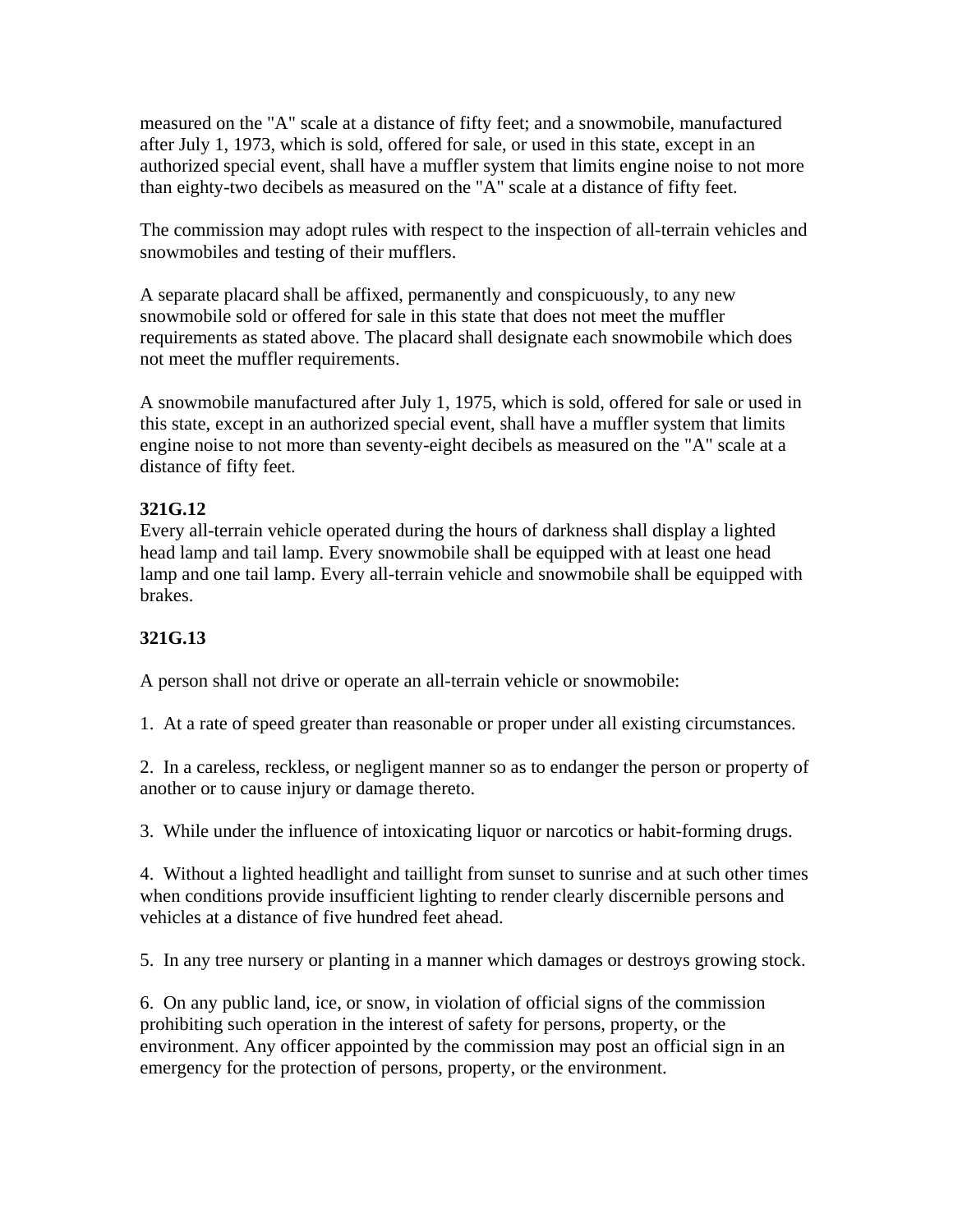7. In or on any park or fish and game areas except on designated all-terrain vehicle or snowmobile trails.

8. Upon an operating railroad right-of-way. An all-terrain vehicle or snowmobile may be driven directly across a railroad right-of-way only at an established crossing and, notwithstanding any other provisions of law, may, if necessary, use the improved portion of the established crossing after yielding to all oncoming traffic. This subsection does not apply to a law enforcement officer or railroad employee in the lawful discharge of the officer's or employee's duties or to an employee of a utility with authority to enter upon the railroad right-of-way in the lawful performance of the employee's duties.

9. On any public road or street without a bright colored pennant or flag displayed at least sixty inches above the ground. Said pennant or flag shall be a minimum of six inches by nine inches, shall be orange and shall provide a fluorescent effect.

10. On public land without a measurable snow cover except as provided in section 321.234A or in specific areas permitted by the commission, such as "all-terrain vehicle parks" which are designated and intended for use with or without snow.

11. A person shall not operate or ride in an all-terrain vehicle or snowmobile with a firearm in the person's possession unless it is unloaded and enclosed in a carrying case. However, a nonambulatory person may carry an uncased and unloaded firearm while operating or riding an all-terrain vehicle or a snowmobile.

12. A person shall not operate an all-terrain vehicle while carrying a passenger.

#### **321G.14**

Any person who shall violate any provision of this chapter or any regulation of the commission or director of transportation shall be guilty of a simple misdemeanor.

Chapter 232 shall have no application in the prosecution of offenses which are committed in violation of this chapter, and which constitute simple misdemeanors.

#### **321G.15**

The commission shall furnish snowmobile and all-terrain vehicle dealers with pasteboard cards bearing the words "registration applied for" and space for the date of purchase. An unregistered all-terrain vehicle or snowmobile sold by a dealer shall bear one of these cards which entitles the purchaser to operate it for ten days immediately following the purchase. The purchaser of a registered all-terrain vehicle or snowmobile may operate it for ten days immediately following the purchase, without having completed a transfer of registration. A snowmobile or all-terrain vehicle dealer shall make application and pay all registration and title fees if applicable on behalf of the purchaser of a snowmobile or allterrain vehicle.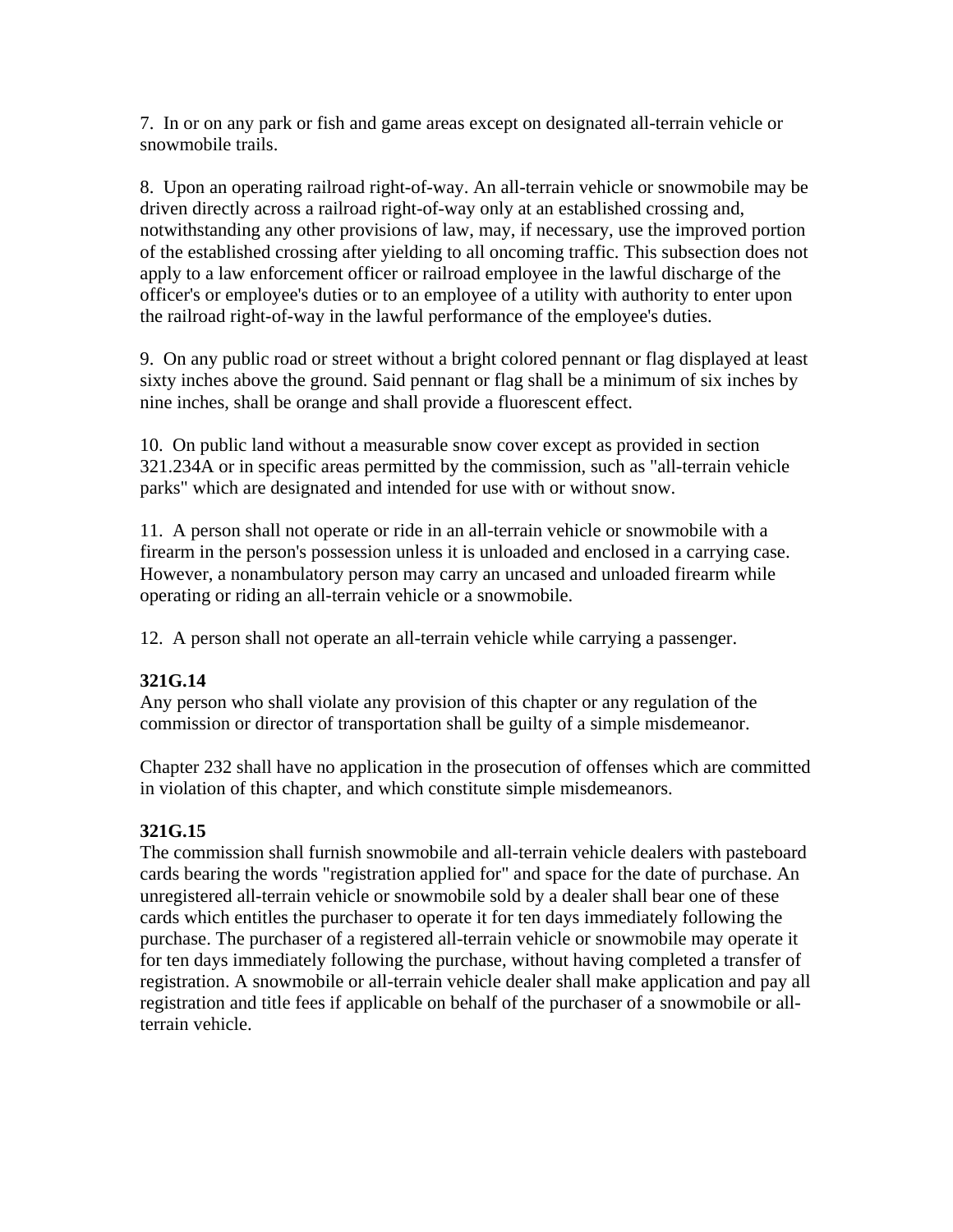### **321G.16**

The department may authorize the holding of organized special events as defined in this chapter within this state. The department shall adopt rules relating to the conduct of special events held under department permits and designating the equipment and facilities necessary for safe operation of all- terrain vehicles and snowmobiles or for the safety of operators, participants, and observers in the special events. A special event for all-terrain vehicles may include motorcycles upon payment of an entrance fee set by the organizer of the special event. The department may require that part of the motorcycle entrance fee be credited to pay costs of all-terrain vehicle programs authorized pursuant to section 321G.7. At least thirty days before the scheduled date of a special event in this state, an application shall be filed with the department for authorization to conduct the special event. The application shall set forth the date, time, and location of the proposed special event and any other information the department requires. The special event shall not be conducted without written authorization of the department. Copies of the rules shall be furnished by the department to any person making an application.

## **321G.17**

A person, after having received a visual or audible signal from a peace officer to come to a stop, shall not operate an all-terrain vehicle or snowmobile in willful or wanton disregard of the signal or interfere with or endanger the officer or any other person or vehicle, or increase speed or attempt to flee or elude the officer.

#### **321G.18**

The owner and operator of an all-terrain vehicle or snowmobile are liable for any injury or damage occasioned by the negligent operation of the all-terrain vehicle or snowmobile.

#### **321G.19**

1. The owner of a rented all-terrain vehicle or snowmobile shall keep a record of the name and address of each person renting the all-terrain vehicle or snowmobile, its identification number, the departure date and time, and the expected time of return. The records shall be preserved for six months.

2. The owner of an all-terrain vehicle or snowmobile operated for hire shall not permit the use or operation of a rented all-terrain vehicle or snowmobile unless it has been provided with all equipment required by this chapter or rules of the commission or the director of transportation, properly installed and in good working order.

## **321G.20**

An owner or operator of a snowmobile shall not permit a person under twelve years of age to operate and a person less than twelve years of age shall not operate, a snowmobile except when accompanied on the same snowmobile by a responsible person of at least eighteen years of age who is experienced in snowmobile operation and who possesses a valid driver's license, as defined in section 321.1, or a safety certificate issued under this chapter.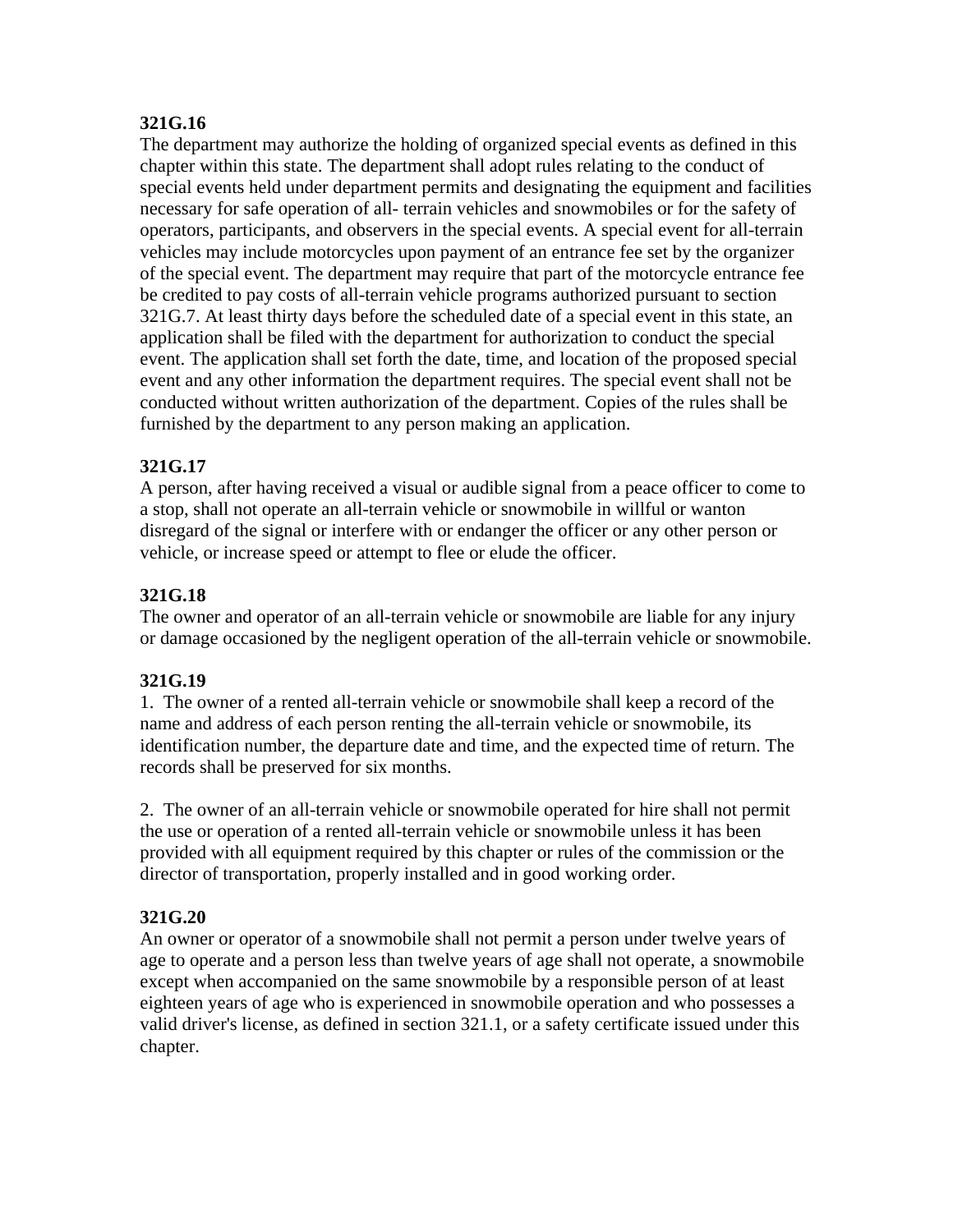A person under twelve years of age shall not operate an all-terrain vehicle on public lands unless the person is taking a prescribed safety training course under the direct supervision of a certified all-terrain vehicle safety instructor and a parent or guardian.

### **321G.21**

1. A manufacturer, distributor, or dealer owning any all- terrain vehicle or snowmobile required to be registered under this chapter may operate the all-terrain vehicle or snowmobile for purposes of transporting, testing, demonstrating, or selling it without the all-terrain vehicle or snowmobile being registered, except that a special identification number issued to the owner as provided in this chapter shall be displayed on the allterrain vehicle or snowmobile. The special identification number shall not be used on an all- terrain vehicle or snowmobile offered for hire or for any work or service performed by a manufacturer, distributor, or dealer.

2. Any manufacturer, distributor or dealer may, upon payment of a fee of fifteen dollars, make application to the commission, upon forms prescribed by the commission, for a special registration certificate containing a general identification number and for one or more duplicate special registration certificates. The applicant shall submit reasonable proof of the applicant's status as a bona fide manufacturer, distributor or dealer as may be required by the commission.

3. The commission, upon granting an application, shall issue to the applicant a special registration certificate containing the applicant's name and address, the general identification number assigned to the applicant, the word "manufacturer", "dealer", or "distributor", and other information the commission prescribes. The manufacturer, distributor, or dealer shall have the assigned number printed upon or attached to a removable sign or signs which may be temporarily but firmly mounted or attached to the all-terrain vehicle or snowmobile being used. The display shall meet the requirements of this chapter and the rules of the commission.

4. The commission shall also issue duplicate special registration certificates which shall have displayed thereon the general identification number assigned to the applicant. Each duplicate registration certificate so issued shall contain a number or symbol identifying it from every other duplicate special registration certificate bearing the same general identification number. The fee for each additional duplicate special registration certificate shall be two dollars.

5. Each special registration certificate issued hereunder shall expire on December 31 of each year, and a new special registration certificate for the ensuing twelve months may be obtained upon application to the commission and payment of the fee provided by law.

6. Every manufacturer, distributor, or dealer shall keep a written record of the all-terrain vehicles and snowmobiles upon which special registration certificates are used, which record shall be open to inspection by any law enforcement officer or any officer or employee of the commission.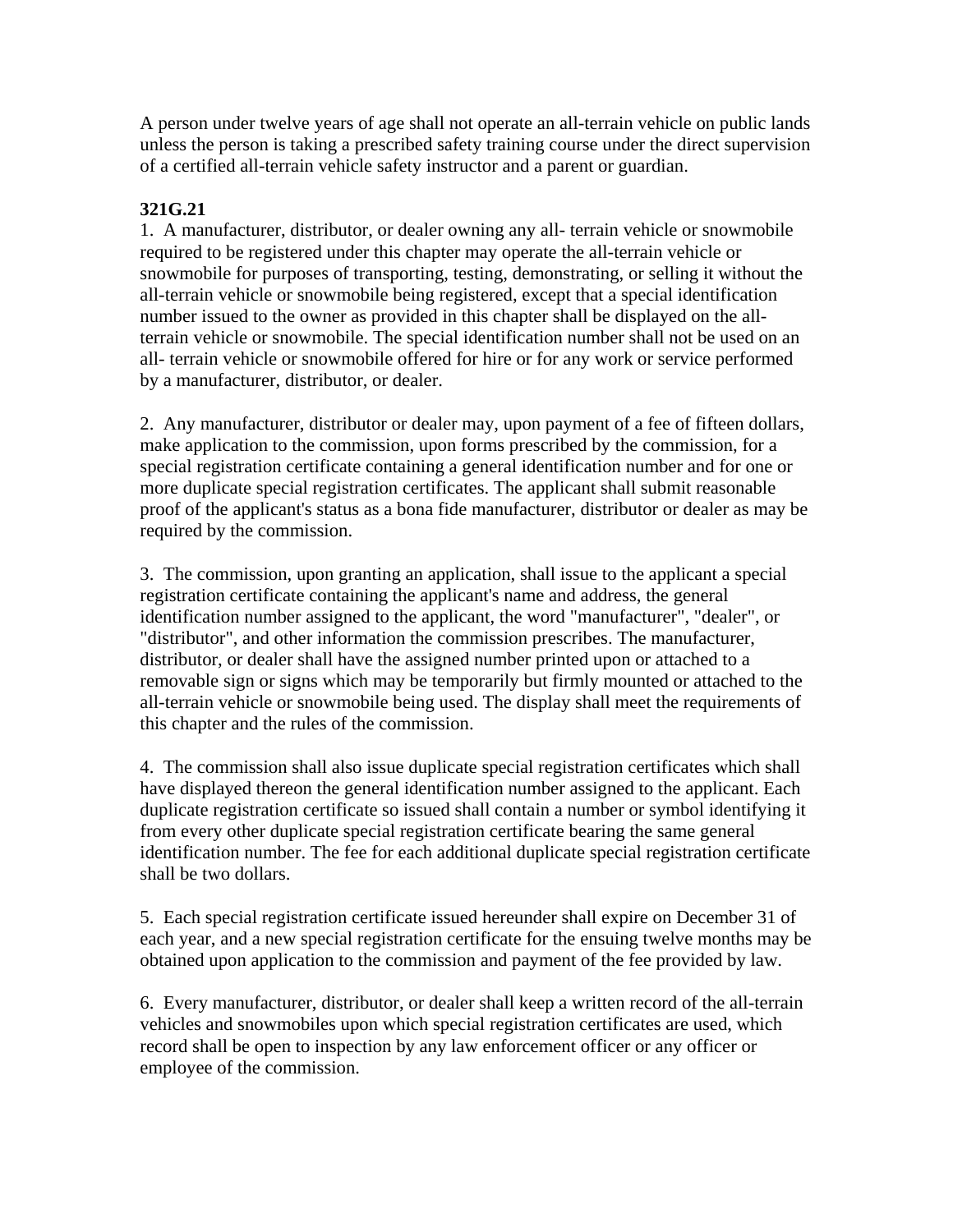7. If a manufacturer, distributor, or dealer has an established place of business in more than one location, the manufacturer, distributor, or dealer shall secure a separate and distinct special registration certificate and general identification number for each place of business.

8. Dealers using special certificates under this chapter shall, before January 10 of each year, furnish the commission with a list of all used all-terrain vehicles and snowmobiles held by them for sale or trade, and upon which the registration fee for the current year has not been paid, giving the previous registration number, name of previous owner at the time the all-terrain vehicle or snowmobile was transferred to the dealer, and other information the commission requires.

9. If the purchaser or transferee of an all-terrain vehicle or snowmobile is a dealer who holds the same for resale and operates the all-terrain vehicle or snowmobile only for purposes incidental to a resale and displays the special dealer's certificate, or does not operate the all-terrain vehicle or snowmobile or permit it to be operated, the transferee is not required to obtain a new registration certificate but upon transferring title or interest to another person shall sign the reverse side of the registration certificate of the all-terrain vehicle or snowmobile indicating the name and address of the new purchaser. The purchaser may take the registration certificate to the county recorder and file a new application form with a fee of one dollar for transfer and the writing fee. The recorder shall award a transfer of the registration number. If the registration has expired while in the dealer's possession, the purchaser may renew the registration for the same fee and writing fee as if the purchaser is securing the original registration.

10. When a dealer purchases or otherwise acquires an all-terrain vehicle or snowmobile registered in this state, the dealer shall issue a signed receipt to the previous owner, indicating the date of purchase or acquisition, the name and address of the previous owner, and the registration number of the all-terrain vehicle or snowmobile purchased or acquired. The original receipt shall be delivered to the previous owner and one copy shall be mailed or delivered by the dealer to the county recorder of the county in which the allterrain vehicle or snowmobile is registered, and one copy shall be delivered to the commission within forty-eight hours.

11. Nothing in this section shall prohibit a dealer from obtaining a new registration and transfer of registration in the same manner as other purchasers.

#### **321G.22**

The state, its political subdivisions, and the owners or tenants of property adjoining public lands or the right of way of a public highway and their agents and employees owe no duty of care to keep the public lands, ditches, or land contiguous to a highway or roadway under the control of the state or a political subdivision safe for entry or use by persons operating an all-terrain vehicle or snowmobile, or to give any warning of a dangerous condition, use, structure, or activity on the premises to persons entering for such purposes, except in the case of willful or malicious failure to guard or warn against a dangerous condition, use, structure, or activity. The state, its political subdivisions, and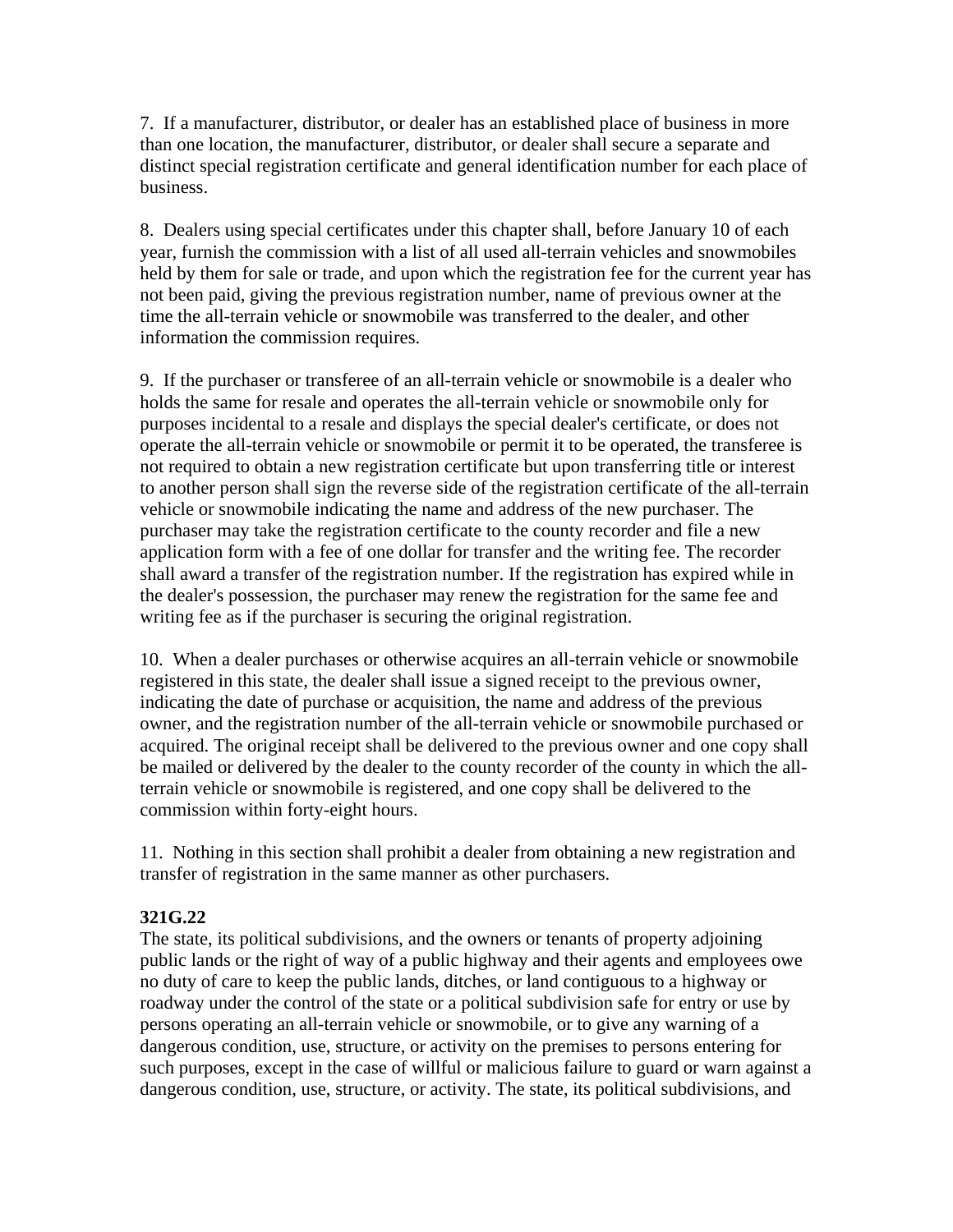the owners or tenants of property adjoining public lands or the right of way of a public highway, and their agents and employees are not liable for actions taken to allow or facilitate the use of public lands, ditches, or land contiguous to a highway or roadway except in the case of a willful or malicious failure to guard or warn against a dangerous condition, use, structure, or activity.

This section does not create a duty of care or ground of liability on behalf of the state, its political subdivisions, or the owners or tenants of property adjoining public lands or the right of way of a public highway and their agents and employees for injury to persons or property in the operation of all-terrain vehicles or snowmobiles in a ditch or on land contiguous to a highway or roadway under the control of the state or a political subdivision. The state, its political subdivisions, and the owners or tenants of property adjoining public lands or the right of way of a public highway and their agents and employees are not liable for the operation of an all-terrain vehicle or snowmobile in violation of this chapter.

## **321G.23**

1. The commission shall provide, by rules adopted pursuant to section 321G.2, for the establishment of certified courses of instruction to be conducted throughout the state for the safe use and operation of all-terrain vehicles and snowmobiles. The curriculum shall include instruction in the lawful and safe use, operation, and equipping of all-terrain vehicles and snowmobiles consistent with this chapter and rules adopted by the commission and the director of transportation and other matters the commission deems pertinent for a qualified all-terrain vehicle or snowmobile operator.

2. The commission may certify any experienced, qualified operator to be an instructor of a class established under subsection 1. Each instructor shall be at least eighteen years of age.

3. Upon completion of the course of instruction, the commission shall provide for the administration of a written test to any student who wishes to qualify for a safety certificate.

4. The commission shall provide safety material relating to the operation of all-terrain vehicles and snowmobiles for the use of nonpublic or public elementary and secondary schools in this state.

#### **321G.24**

1. A person under eighteen years of age shall not operate a snowmobile on public land or land purchased with snowmobile registration funds in this state without obtaining a valid safety certificate issued by the department and having the certificate in the person's possession, unless the person is accompanied on the same snowmobile by a responsible person of at least eighteen years of age who is experienced in snowmobile operation and possesses a valid driver's license, as defined in section 321.1, or a safety certificate issued under this chapter. A person under eighteen years of age shall not operate an all- terrain vehicle on public land or land purchased with all- terrain vehicle registration funds in this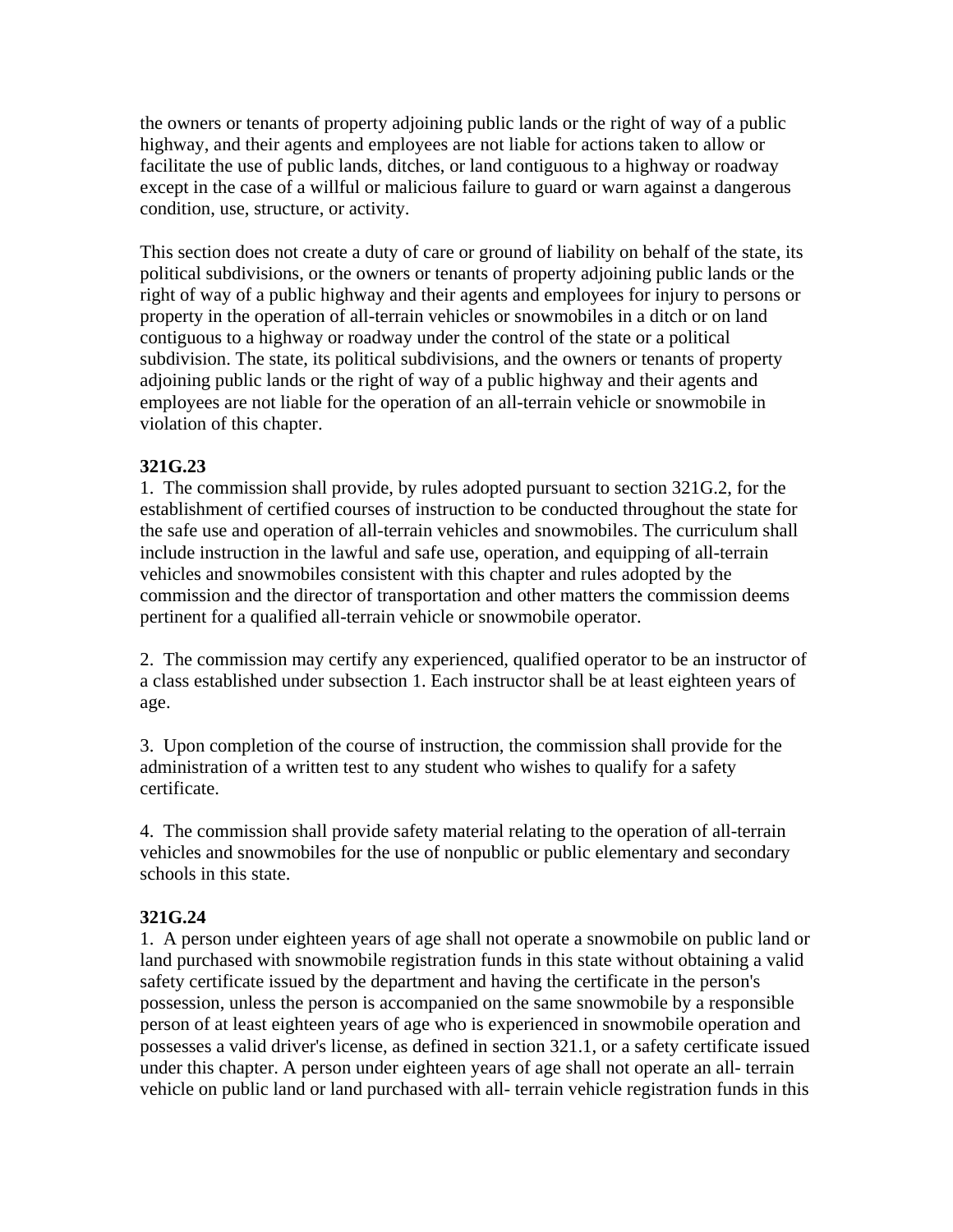state without obtaining a valid safety certificate issued by the department and having the certificate in the person's possession.

2. Upon application and payment of a fee of three dollars, a qualified applicant shall be issued a safety certificate which is valid until the certificate is suspended or revoked for a violation of a provision of this chapter or a rule of the commission or the director of transportation. The application shall be made on forms issued by the commission and shall contain information as the commission may reasonably require.

3. Any person who is required to have a safety certificate under this chapter and who has completed a course of instruction established under section 321G.2, subsection 5, including the successful passage of an examination which includes a written test relating to such course of instruction, shall be considered qualified to apply for a safety certificate. The commission may waive the requirement of completing such course of instruction if such person successfully passes a written test based on such course of instruction.

4. The permit fees collected under this section shall be credited to the state conservation fund and shall be used for safety and educational programs.

5. A valid all-terrain vehicle or snowmobile safety certificate or license issued to a nonresident by a governmental authority of another state shall be considered a valid certificate or license in this state if the permit or license requirements of the governmental authority, excluding fees, are substantially the same as the requirements of this chapter as determined by the commission.

#### **321G.25**

A peace officer may stop and inspect an all-terrain vehicle or snowmobile operated, parked, or stored on public streets, highways, public lands, or frozen waters of the state to determine if the all-terrain vehicle or snowmobile is registered, numbered, or equipped as required by this chapter and commission rules. The officer shall not inspect an area that is not essential to determine compliance with the requirements. If the officer determines that the all-terrain vehicle or snowmobile is not in compliance, the officer may issue a warning memorandum to the operator and forward a copy to the commission. The warning memorandum shall indicate the items found not in compliance and shall direct the owner or operator of the all-terrain vehicle or snowmobile to have the all-terrain vehicle or snowmobile in compliance and return a copy of the warning memorandum with the proof of compliance to the commission within fourteen days. If the proof of compliance is not provided within fourteen days, the owner or operator is in violation of this chapter.

## **321G.26**

A person who receives a warning memorandum for an all- terrain vehicle or snowmobile shall stop using the all-terrain vehicle or snowmobile as soon as possible and shall not operate it on public streets, highways, public lands, or frozen waters of the state until the all-terrain vehicle or snowmobile is in compliance.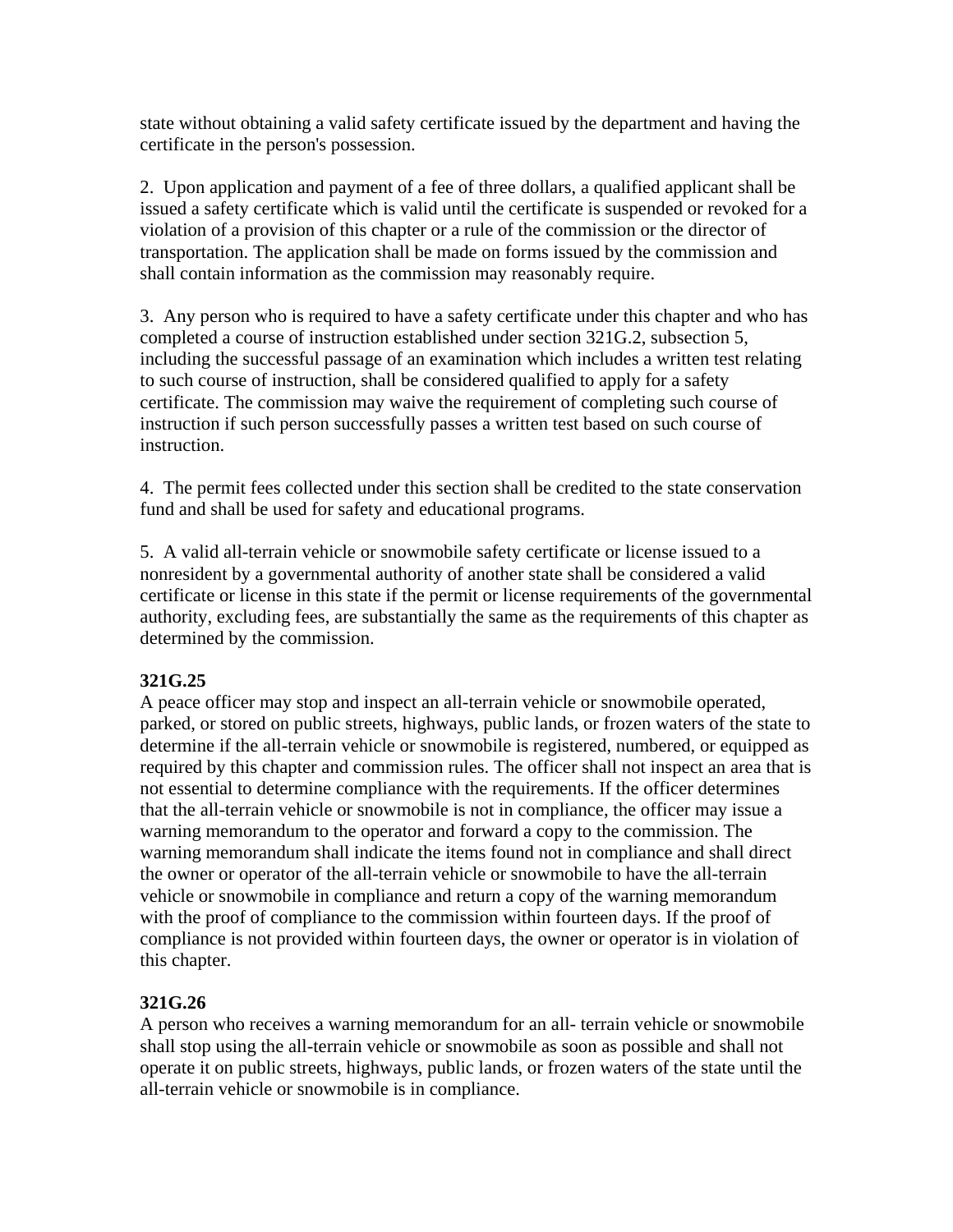### **321G.27**

The county recorder shall collect a writing fee of one dollar for an all-terrain vehicle or snowmobile registration.

### **321G.28**

1. This chapter and other applicable laws of this state shall govern the operation, equipment, numbering, and all other matters relating to an all-terrain vehicle or snowmobile when the all- terrain vehicle or snowmobile is operated or maintained in this state. However, this chapter does not prevent the adoption of an ordinance or local law relating to the operation of or equipment of all- terrain vehicles or snowmobiles. The ordinances or local laws are operative only so long as they are not inconsistent with this chapter or the rules adopted by the commission.

2. A subdivision of this state, after public notice by publication in a newspaper having a general circulation in the subdivision, may make formal application to the commission for special rules concerning the operation of all-terrain vehicles or snowmobiles within the territorial limits of the subdivision and shall provide the commission with the reasons the special rules are necessary.

3. The commission, upon application by local authorities and in conformity with this chapter, may make special rules concerning the operation of all-terrain vehicles or snowmobiles within the territorial limits of a subdivision of this state.

#### **321G.29**

1. The owner of a snowmobile acquired on or after January 1, 1998, or an all-terrain vehicle acquired on or after January 1, 2000, other than a snowmobile or all-terrain vehicle used exclusively as a farm implement, shall apply to the county recorder of the county in which the owner resides for a certificate of title for the snowmobile or allterrain vehicle. The owner of a snowmobile or all-terrain vehicle used exclusively as a farm implement may obtain a certificate of title.

2. A certificate of title shall contain the information and shall be issued on a form the department prescribes.

3. An owner of a snowmobile or all-terrain vehicle shall apply to the county recorder for issuance of a certificate of title within thirty days after acquisition. The application shall be on forms the department prescribes and accompanied by the required fee. The application shall be signed and sworn to before a notary public or other person who administers oaths, or shall include a certification signed in writing containing substantially the representation that statements made are true and correct to the best of the applicant's knowledge, information, and belief, under penalty of perjury. The application shall contain the date of sale and gross price of the snowmobile or all-terrain vehicle or the fair market value if no sale immediately preceded the transfer and any additional information the department requires. If the application is made for a snowmobile or allterrain vehicle last previously registered or titled in another state or foreign country, the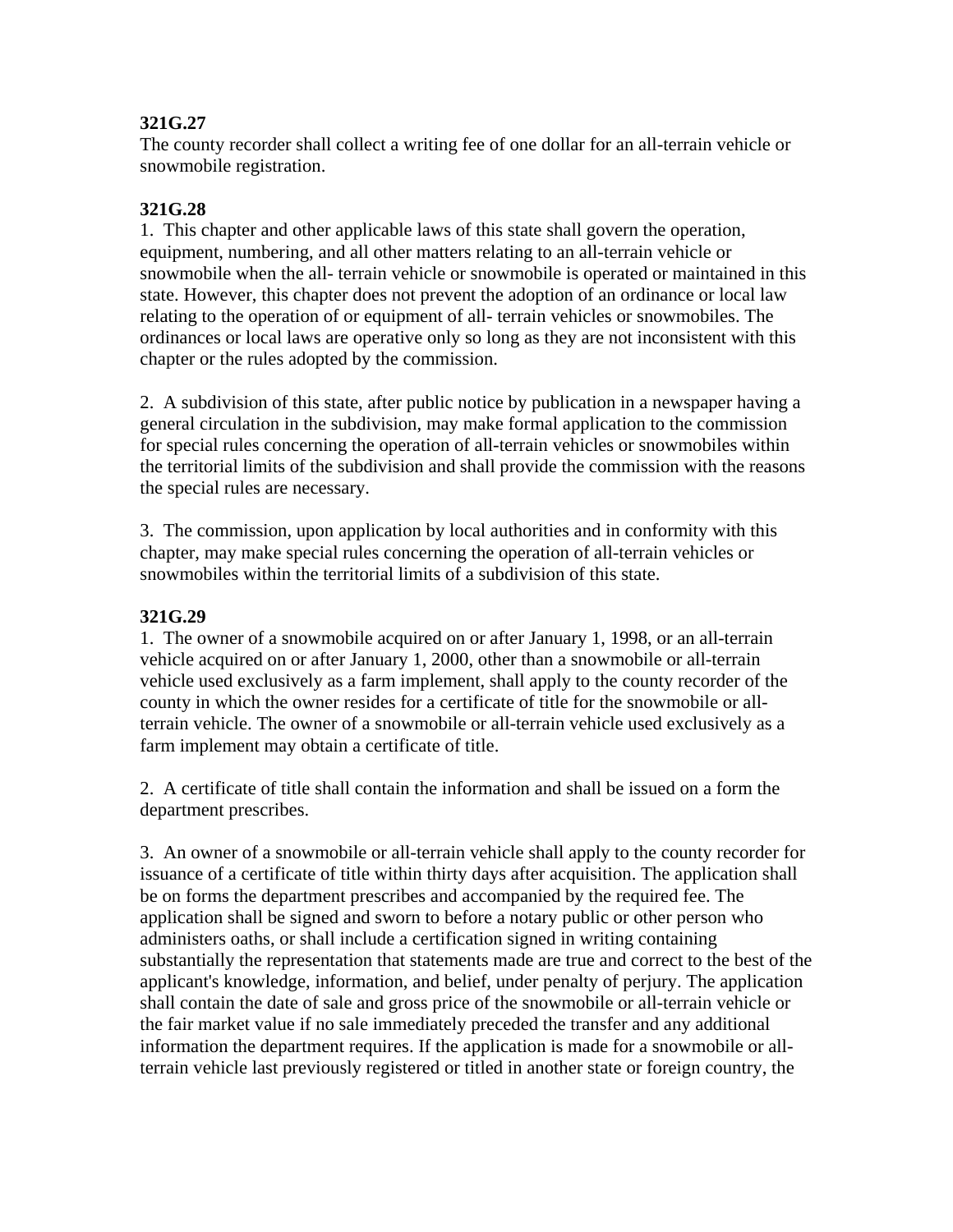application shall contain this information and any other information the department requires.

4. If a dealer buys or acquires a snowmobile or all-terrain vehicle for resale, the dealer shall report the acquisition to the county recorder on forms provided by the department and may apply for and obtain a certificate of title as provided in this chapter. If a dealer buys or acquires a used snowmobile or all-terrain vehicle, the dealer may apply for a certificate of title in the dealer's name within fifteen days. If a dealer buys or acquires a new snowmobile or all-terrain vehicle for resale, the dealer may apply for a certificate of title in the dealer's name.

5. A manufacturer or dealer shall not transfer ownership of a new snowmobile or new all-terrain vehicle without supplying the transferee with the manufacturer's or importer's certificate of origin signed by the manufacturer's or importer's authorized agent. The certificate shall contain information the department requires. The department may adopt rules providing for the issuance of a certificate of origin for a snowmobile or all-terrain vehicle by the department upon good cause shown by the owner.

6. A dealer transferring ownership of a snowmobile or all-terrain vehicle under this chapter shall assign the title to the new owner, or in the case of a new snowmobile or new all-terrain vehicle, assign the certificate of origin. Within fifteen days the dealer shall forward all moneys and applications to the county recorder.

7. The county recorder shall maintain a record of any certificate of title which the county recorder issues and shall keep each certificate of title on record until the certificate of title has been inactive for five years. When issuing a title for a new snowmobile or new allterrain vehicle, the county recorder shall obtain and keep on file the certificate of origin.

8. Once titled, a person shall not sell or transfer ownership of a snowmobile or all-terrain vehicle without delivering to the purchaser or transferee a certificate of title with an assignment on it showing title in the purchaser or transferee. A person shall not purchase or otherwise acquire a snowmobile or all-terrain vehicle without obtaining a certificate of title for it in that person's name.

9. The county recorder shall transmit a copy of the certificate of title to the department, which shall be the central repository of title information for snowmobiles and all-terrain vehicles.

#### **321G.30**

1. The county recorder shall charge a ten dollar fee to issue a certificate of title, a transfer of title, a duplicate, or a corrected certificate of title.

2. If a certificate of title is lost, stolen, mutilated, destroyed, or becomes illegible, the first lienholder or, if there is none, the owner named in the certificate, as shown by the county recorder's records, shall within thirty days obtain a duplicate by applying to the county recorder. The applicant shall furnish information the department requires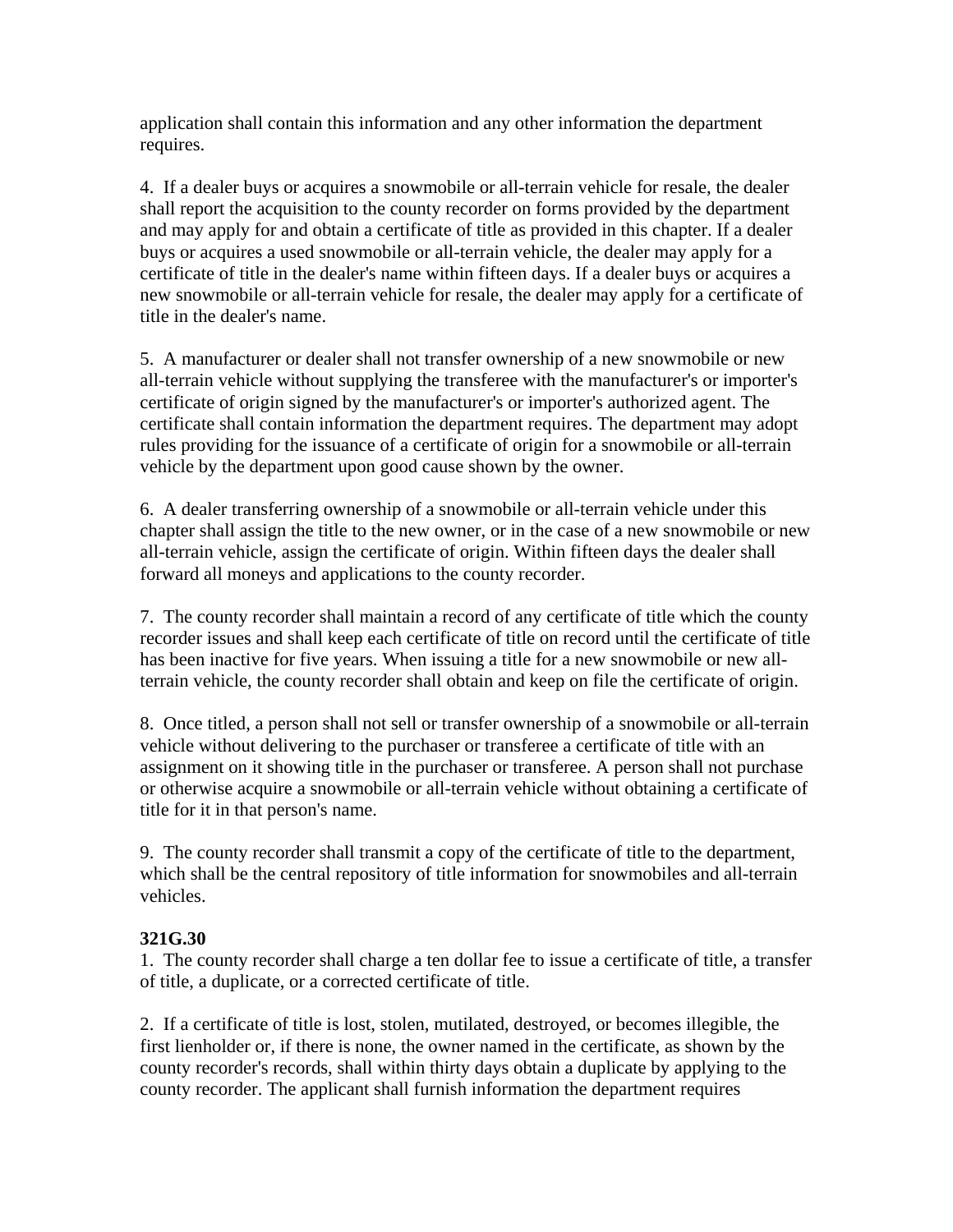concerning the original certificate and the circumstances of its loss, mutilation, or destruction. Mutilated or illegible certificates shall be returned to the department with the application for a duplicate.

3. The duplicate certificate of title shall be marked plainly "duplicate" across its face and mailed or delivered to the applicant.

4. If a lost or stolen original certificate of title for which a duplicate has been issued is recovered, the original shall be surrendered promptly to the department for cancellation.

5. Five dollars of the certificate of title fees collected under this section shall be remitted by the county recorder to the treasurer of state for deposit in the special conservation fund created under section 321G.7. The remaining five dollars shall be retained by the county and deposited into the general fund of the county.

## **321G.31**

1. If ownership of a snowmobile or all-terrain vehicle is transferred by operation of law, such as by inheritance, order in bankruptcy, insolvency, replevin, or execution sale, the transferee, within thirty days after acquiring the right to possession of the snowmobile or all-terrain vehicle, shall mail or deliver to the county recorder satisfactory proof of ownership as the county recorder requires, together with an application for a new certificate of title, and the required fee.

2. If a lienholder repossesses a snowmobile or all-terrain vehicle by operation of law and holds it for resale, the lienholder shall secure a new certificate of title and shall pay the required fee.

#### 321G.32

1. A security interest created in this state in a snowmobile or all-terrain vehicle is not perfected until the security interest is noted on the certificate of title.

a. To perfect the security interest, an application for security interest must be presented along with the original title. The county recorder shall note the security interest on the face of the title and on the copy in the recorder's office.

b. The application fee for a security interest is ten dollars. Five dollars of the fee shall be credited to the special conservation fund created under section 321G.7. The remaining five dollars shall be retained by the county and deposited into the general fund of the county.

2. The certificate of title shall be presented to the county recorder when the application for security interest or for assignment of the security interest is presented and a new or endorsed certificate of title shall be issued to the secured party with the name and address of the secured party upon it.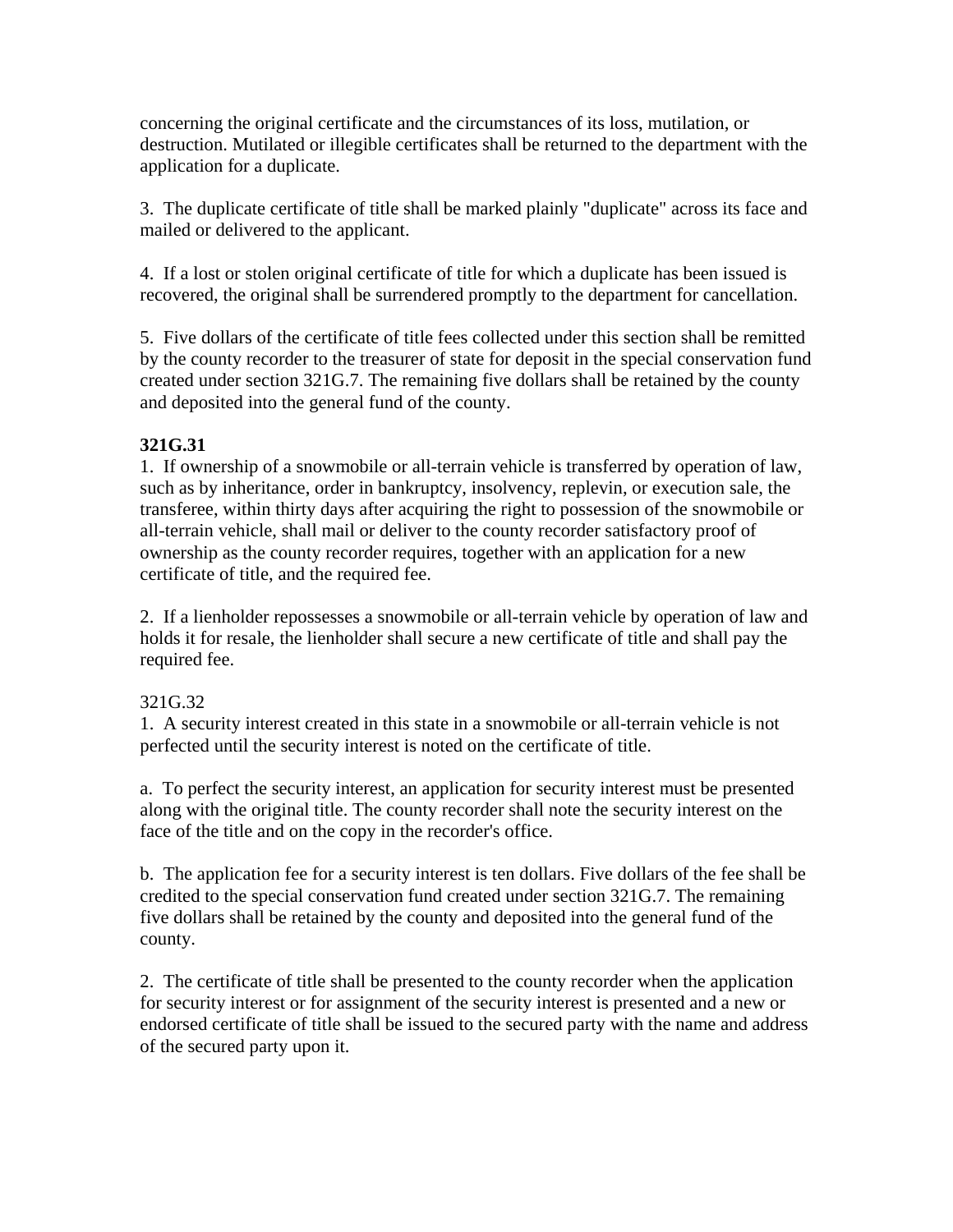3. The secured party shall present the certificate of title to the county recorder when a release statement is filed and a new or endorsed certificate shall be issued to the owner.

## **CHAPTER 321**

#### 321.1

The following words and phrases when used in this chapter shall, for the purpose of this chapter, have the meanings respectively ascribed to them.

1. "Agricultural hazardous material" means a hazardous material, other than hazardous waste, whose end use directly supports the production of an agricultural commodity, including, but not limited to, a fertilizer, pesticide, soil conditioner, or fuel. "Agricultural hazardous material" is limited to material in class 3, 8, or 9, division 2.1, 2.2, 5.1, or 6.1, or an ORM-D material as defined in 49 C.F.R. § 171.8.

1A. "Alcohol concentration" means the number of grams of alcohol per any of the following:

a. One hundred milliliters of blood.

b. Two hundred ten liters of breath.

c. Sixty-seven milliliters of urine.

2. "Alcoholic beverage" includes alcohol, wine, spirits, beer, or any other beverage which contains ethyl alcohol and is fit for human consumption.

3. "Alley" means a thoroughfare laid out, established, and platted as such, by constituted authority.

4. "All-terrain vehicle" means a motor vehicle designed to travel on three or more wheels and designed primarily for off- road recreational use but not including farm tractors or equipment, construction equipment, forestry vehicles, or lawn and grounds maintenance vehicles.

5. "Ambulance" means a motor vehicle which is equipped with life support systems and used to transport sick and injured persons who require emergency medical care to medical facilities.

6. "Authorized emergency vehicle" means vehicles of the fire department, police vehicles, ambulances and emergency vehicles owned by the United States, this state or any subdivision of this state or any municipality of this state, and privately owned ambulances, and fire, rescue, or disaster vehicles as are designated or authorized by the director of transportation under section 321.451.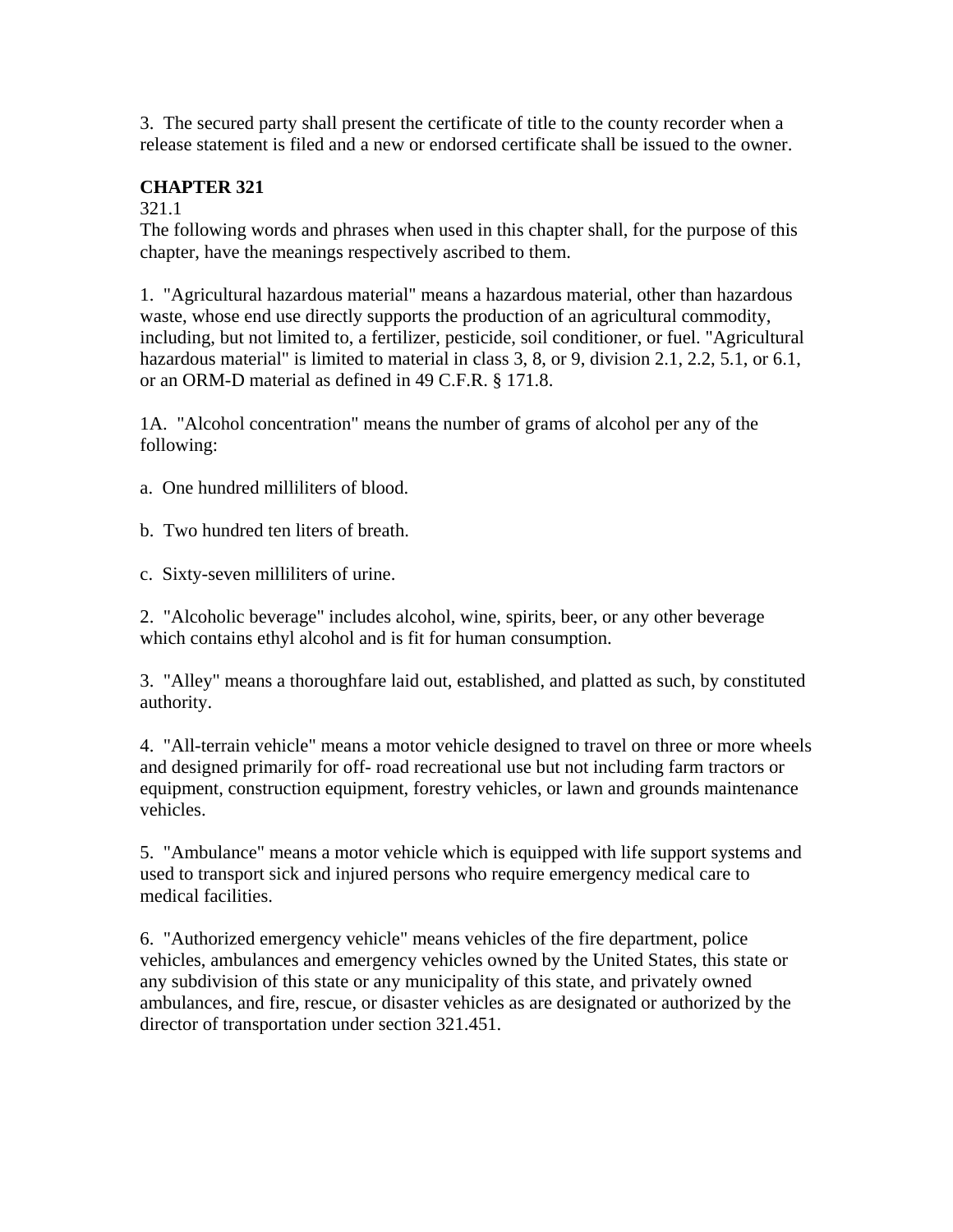7. "Business district" means the territory contiguous to and including a highway when fifty percent or more of the frontage thereon for a distance of three hundred feet or more is occupied by buildings in use for business.

8. "Chauffeur" means a person who operates a motor vehicle, including a school bus, in the transportation of persons for wages, compensation, or hire, or a person who operates a truck tractor, road tractor, or a motor truck which has a gross vehicle weight rating exceeding sixteen thousand pounds. A person is not a chauffeur when the operation of the motor vehicle, other than a truck tractor, by the owner or operator is occasional and merely incidental to the owner's or operator's principal business.

A person is not a chauffeur when the operation is by a volunteer fire fighter operating fire apparatus, or is by a volunteer ambulance or rescue squad attendant operating ambulance or rescue squad apparatus. If a volunteer fire fighter or ambulance or rescue squad operator receives nominal compensation not based upon the value of the services performed, the fire fighter or operator shall be considered to be receiving no compensation and classified as a volunteer.

If authorized to transport inmates, probationers, parolees, or work releasees by the director of the Iowa department of corrections or the director's designee, an employee of the Iowa department of corrections or a district department of correctional services is not a chauffeur when transporting the inmates, probationers, parolees, or work releasees.

A farmer or the farmer's hired help is not a chauffeur when operating a truck, other than a truck tractor, owned by the farmer and used exclusively in connection with the transportation of the farmer's own products or property.

If authorized to transport patients or clients by the director of the department of human services or the director's designee, an employee of the department of human services is not a chauffeur when transporting the patients or clients in an automobile.

A person is not a chauffeur when the operation is by a home care aide in the course of the home care aide's duties.

If authorized to transport students or clients by the superintendent of the Iowa braille and sight saving school or of the Iowa school for the deaf, or the superintendent's respective designee, an employee of the Iowa braille and sight saving school or the Iowa school for the deaf is not a chauffeur when transporting the students or clients.

9. "Combination" or "combination of vehicles" shall be construed to mean a group consisting of two or more motor vehicles, or a group consisting of a motor vehicle and one or more trailers, semitrailers or vehicles, which are coupled or fastened together for the purpose of being moved on the highways as a unit.

10. a. "Combined gross weight" means the gross weight of a combination of vehicles.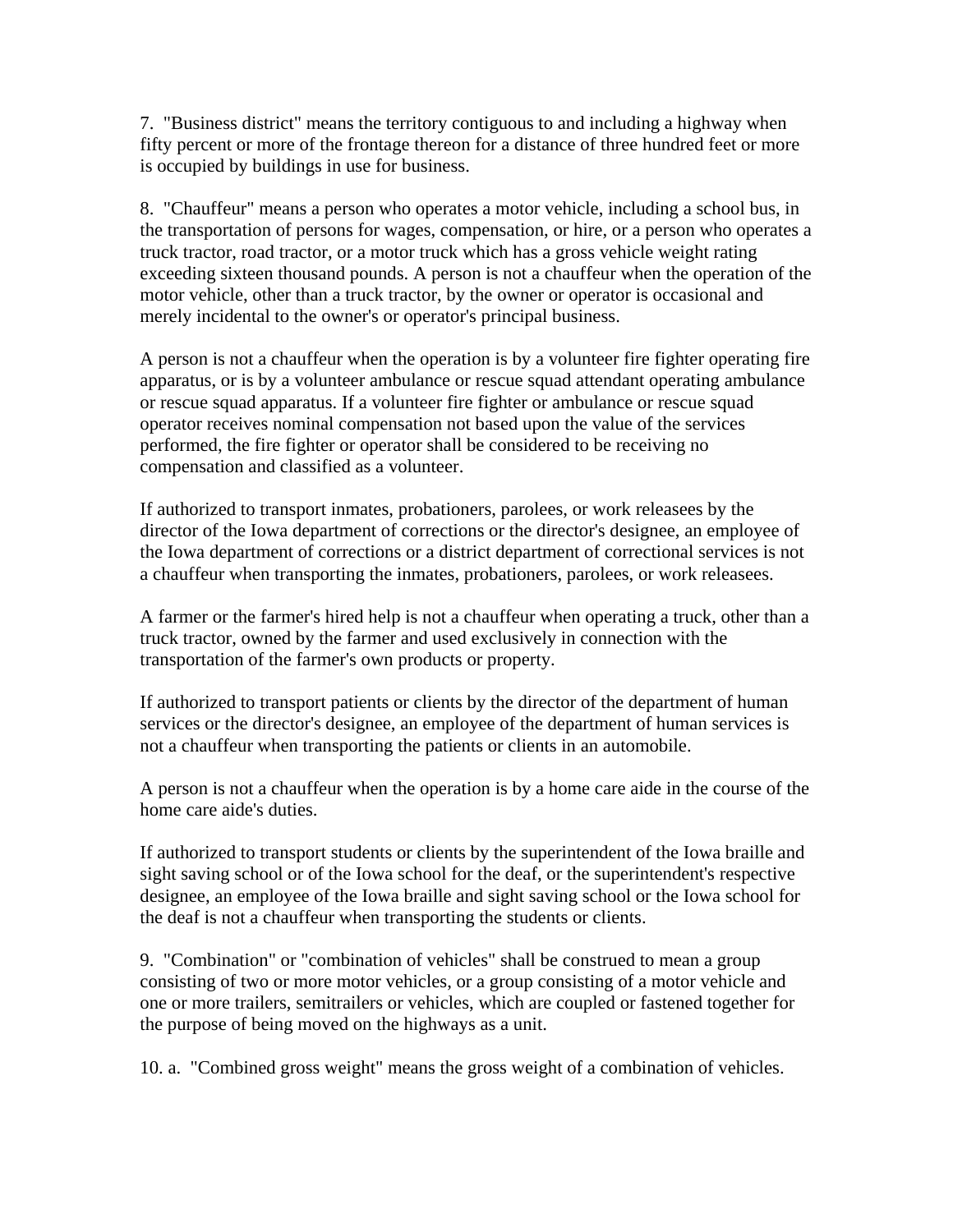b. "Gross combination weight rating" means the combined gross vehicle weight ratings for each vehicle in a combination of vehicles. In the absence of a weight specified by the manufacturer for a towed vehicle, the gross vehicle weight rating of the towed vehicle is its gross weight.

11. For purposes of administering and enforcing the commercial driver's license provisions:

a. "Commercial driver" means the operator of a commercial motor vehicle.

b. "Commercial driver's license" means a driver's license valid for the operation of a commercial motor vehicle.

c. "Commercial driver's license information system" means the national information system established to serve as a clearinghouse for locating information related to the licensing and identification of commercial motor vehicle drivers.

d. "Commercial motor carrier" means a person responsible for the safe operation of a commercial motor vehicle.

e. "Commercial motor vehicle" means a motor vehicle or combination of vehicles used to transport passengers or property if any of the following apply:

(1) The combination of vehicles has a gross combination weight rating of twenty-six thousand one or more pounds provided the towed vehicle or vehicles have a gross weight rating or gross combination weight rating of ten thousand one or more pounds.

(2) The motor vehicle has a gross vehicle weight rating of twenty-six thousand one or more pounds.

(3) The motor vehicle is designed to transport sixteen or more persons, including the operator, or is of a size and design to transport sixteen or more persons, including the operator, but is redesigned or modified to transport less than sixteen persons with disabilities.

(4) The motor vehicle is used in the transportation of hazardous material of a type or quantity requiring vehicle placarding.

f. "Foreign jurisdiction" means a jurisdiction outside the fifty United States, the District of Columbia, and Canada.

g. "Nonresident commercial driver's license" means a commercial driver's license issued to a person who is not a resident of the United States or Canada.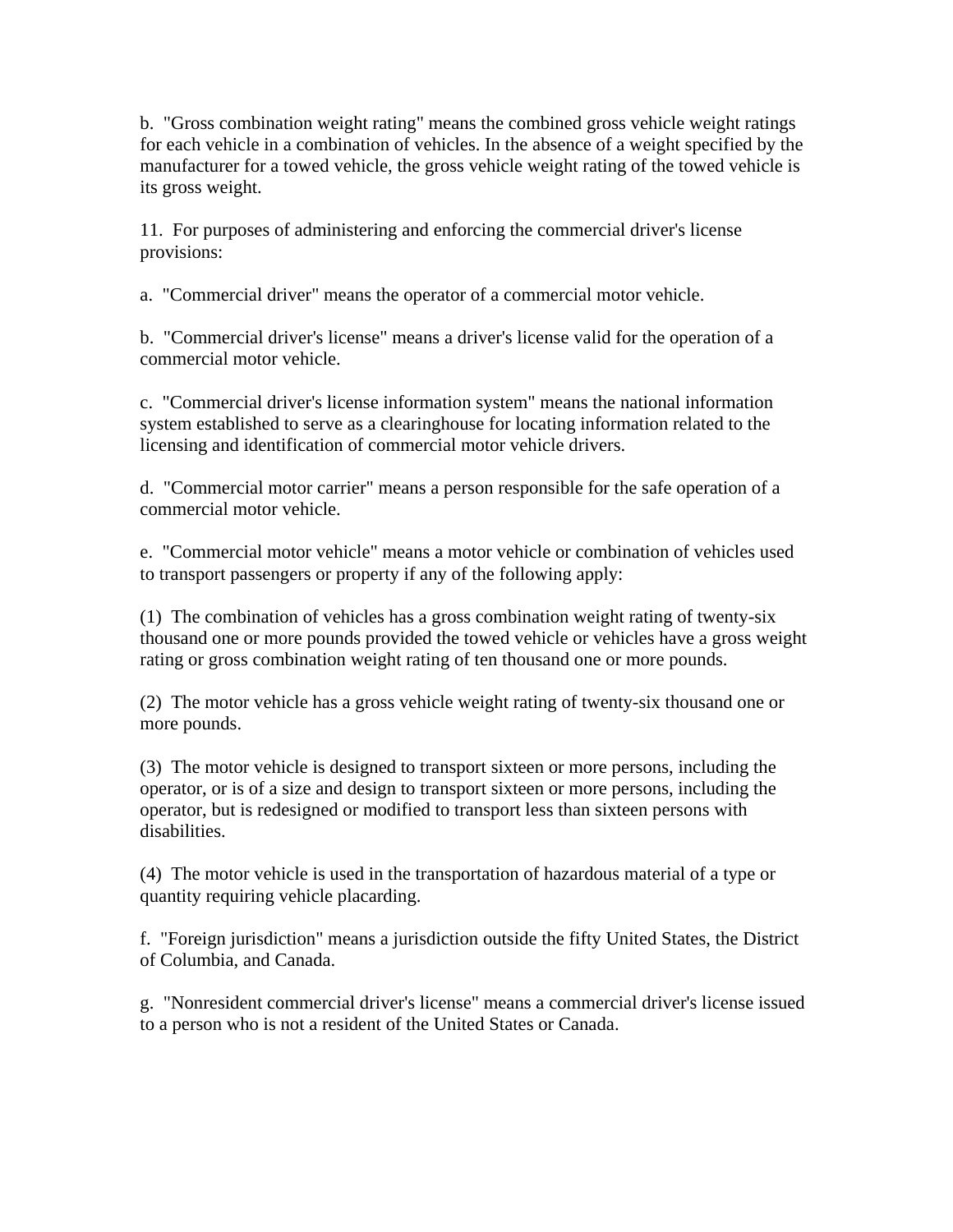h. "Tank vehicle" means a commercial motor vehicle that is designed to transport liquid or gaseous materials within a tank having a rated capacity of one thousand one or more gallons that is either permanently or temporarily attached to the vehicle or chassis.

12. "Commercial vehicle" means a vehicle or combination of vehicles designed principally to transport passengers or property of any kind if any of the following apply:

a. The vehicle or any combination of vehicles has a gross weight or combined gross weight of ten thousand one or more pounds.

b. The vehicle or any combination of vehicles has a gross vehicle weight rating or gross combination weight rating of ten thousand one or more pounds.

c. The vehicle is designed to transport sixteen or more persons, including the driver.

d. The vehicle is used in the transportation of hazardous material of a type or quantity requiring vehicle placarding.

13. "Component part" means any part of a vehicle, other than a tire, having a component part number.

14. "Component part number" means the vehicle identification derivative consisting of numerical and alphabetical designations affixed to a component part by the manufacturer or the department or affixed by, or caused to be affixed by, the owner pursuant to rules promulgated by the department as a means of identifying the component part.

15. "Conviction" means a final conviction or an unvacated forfeiture of bail or collateral deposited to secure a person's appearance in court.

15A. "Crane" means a machine for raising, shifting, and lowering heavy weights by means of a projecting swinging arm.

16. "Crosswalk" means that portion of a roadway ordinarily included within the prolongation or connection of the lateral lines of sidewalks at intersections, or any portion of a roadway distinctly indicated for pedestrian crossing by lines or other markings on the surface.

17. "Dealer" means every person engaged in the business of buying, selling, or exchanging vehicles of a type required to be registered hereunder and who has an established place of business for such purpose in this state.

18. "Demolisher" means any agency or person whose business is to convert a vehicle to junk, processed scrap, or scrap metal, or otherwise to wreck or dismantle vehicles.

19. "Department" means the state department of transportation. "Commission" means the state transportation commission.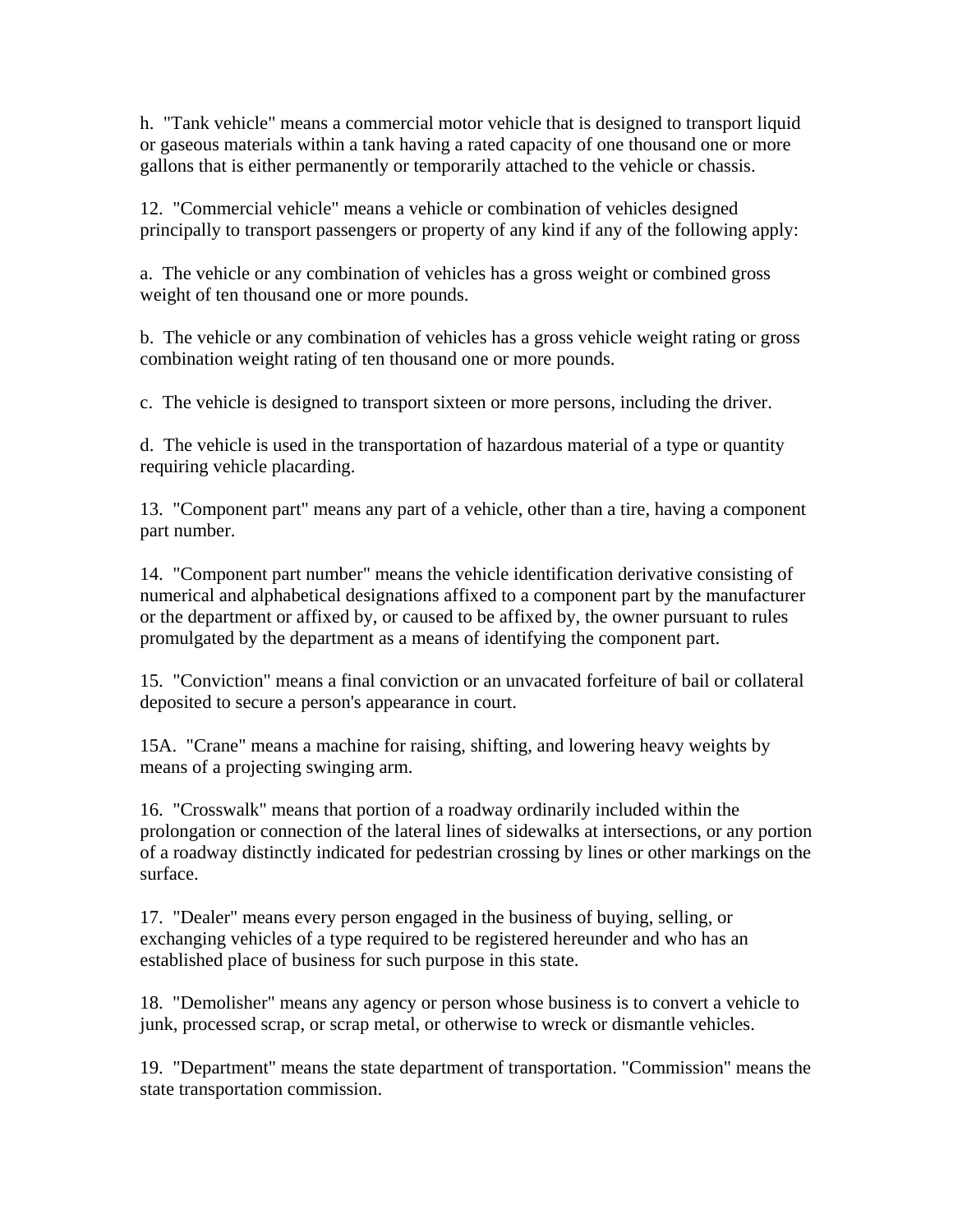20. "Director" means the director of the state department of transportation or the director's designee.

20A. "Driver's license" means any license or permit issued to a person to operate a motor vehicle on the highways of this state, including but not limited to a temporary restricted or temporary license and an instruction, chauffeur's instruction, commercial driver's instruction, temporary restricted, or temporary permit.

For purposes of license suspension, revocation, bar, disqualification, cancellation, or denial under this chapter and chapters 321A, 321C, and 321J, "driver's license" includes any privilege to operate a motor vehicle.

21. "Endorsement" means an authorization to a person's driver's license required to permit the person to operate certain types of motor vehicles or to transport certain types or quantities of hazardous materials.

22. "Essential parts" mean all integral and body parts of a vehicle of a type required to be registered hereunder, the removal, alteration, or substitution of which would tend to conceal the identity of the vehicle or substantially alter its appearance, model, type, or mode of operation.

23. "Established place of business" means the place actually occupied either continuously or at regular periods by a dealer or manufacturer where the dealer's or manufacturer's books and records are kept and a large share of the dealer's or manufacturer's business is transacted.

24. "Farm tractor" means every motor vehicle designed and used primarily as a farm implement for drawing plows, mowing machines, and other implements of husbandry.

24A. "Fence-line feeder" means a vehicle used exclusively for the mixing and dispensing of nutrients to bovine animals at a feedlot.

24B. "Financial liability coverage" means any of the following:

a. An owner's policy of liability insurance which is issued by an insurance carrier authorized to do business in Iowa to or for the benefit of the person named in the policy as insured, and insuring the person named as insured and any person using an insured motor vehicle with the express or implied permission of the named insured against loss from liability imposed by law for damages arising out of the ownership, maintenance, or use of an insured motor vehicle within the United States of America or Canada, but subject to minimum limits, exclusive of interest and costs, in the amounts specified in section 321A.21 or specified in another provision of the Code, whichever is greater.

b. A bond filed with the department pursuant to section 321A.24.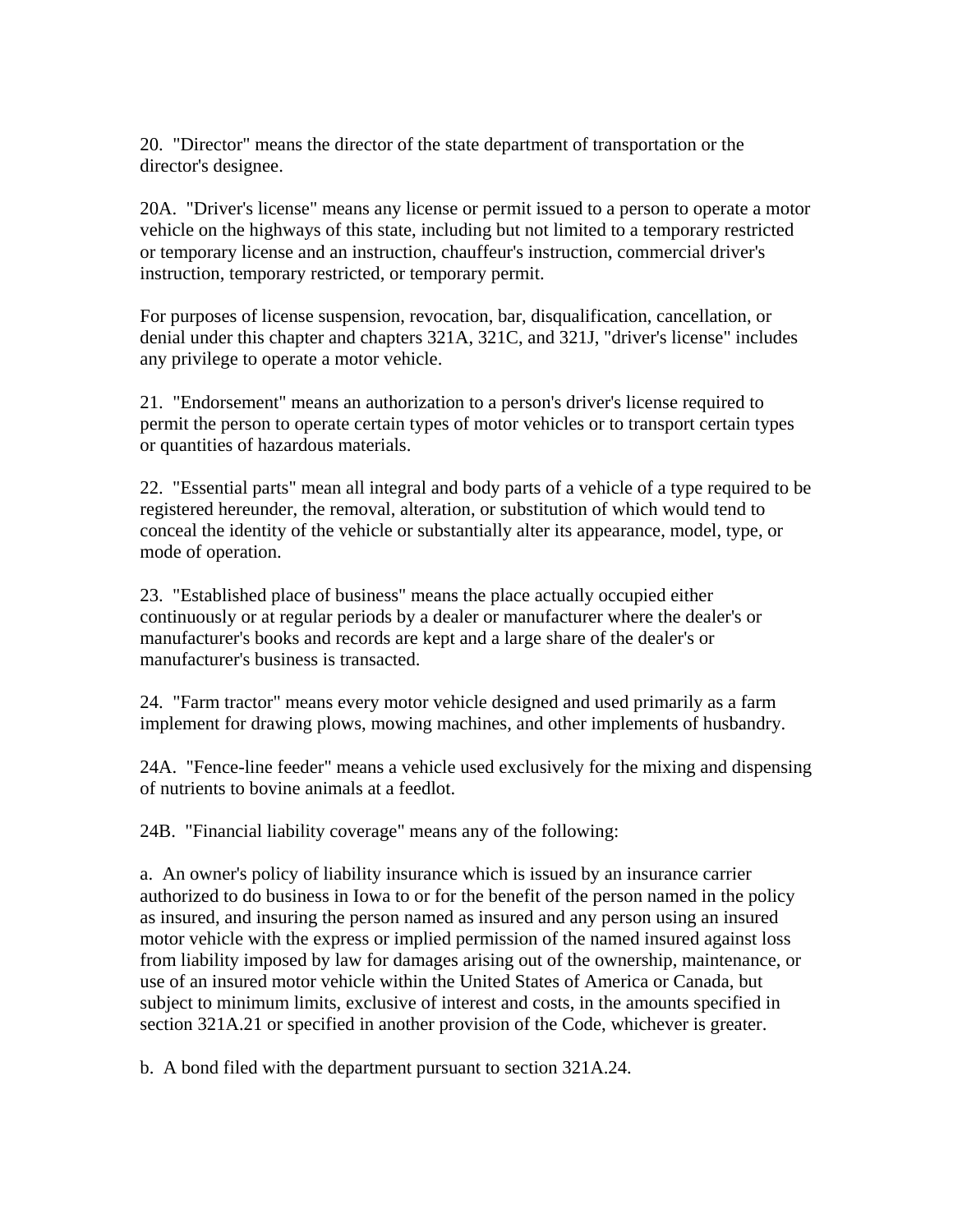c. A valid certificate of deposit of money or security issued by the treasurer of state pursuant to section 321A.25.

d. A valid certificate of self-insurance issued by the department pursuant to section 321A.34.

25. "Fire vehicle" means a motor vehicle which is equipped with pumps, tanks, hoses, nozzles, ladders, generators, or other fire apparatus used to transport fire personnel, fight fires, and respond to emergencies.

26. "Foreign vehicle" means every vehicle of a type required to be registered hereunder brought into this state from another state, territory, or country other than in the ordinary course of business by or through a manufacturer or dealer and not registered in this state.

27. The linear measure of the plot of ground upon which the building is located abutting upon the highway shall be deemed "frontage occupied by the building," and the phrase "frontage on such highway for a distance of three hundred feet or more" shall mean the total frontage on both sides of the highway for such distance.

28. "Garage" means every place of business where motor vehicles are received for housing, storage, or repair for compensation.

28A. "Grain cart" means a vehicle with a nonsteerable single or tandem axle designed to move grain.

29. a. "Gross weight" means the empty weight of a vehicle plus the maximum load to be carried by the vehicle. The maximum load to be carried by a passenger- carrying vehicle shall be determined by multiplying one hundred fifty pounds by the number of passenger seats carried by such vehicle.

b. "Unladen weight" means the weight of a vehicle or vehicle combination without load.

c. "Gross vehicle weight rating" means the weight specified by the manufacturer as the loaded weight of a single vehicle.

30. "Guaranteed arrest bond certificate" means any printed, unexpired certificate issued by an automobile club or association to any of its members, or any printed, unexpired certificate issued by an insurance company authorized to write automobile liability insurance within this state, which said certificate is signed by such member or insured and contains a printed statement that such automobile club, association, or insurance company and a surety company which is doing business in this state under the provisions of section 515.48, subsection 2, guarantee the appearance of the person whose signature appears on the certificate and that they will, in the event of failure of such person to appear in court at the time of trial, pay any fine or forfeiture imposed on such person in an amount not to exceed two hundred dollars. If such insurance company is itself qualified under the provisions of section 515.48, subsection 2, then it may be its own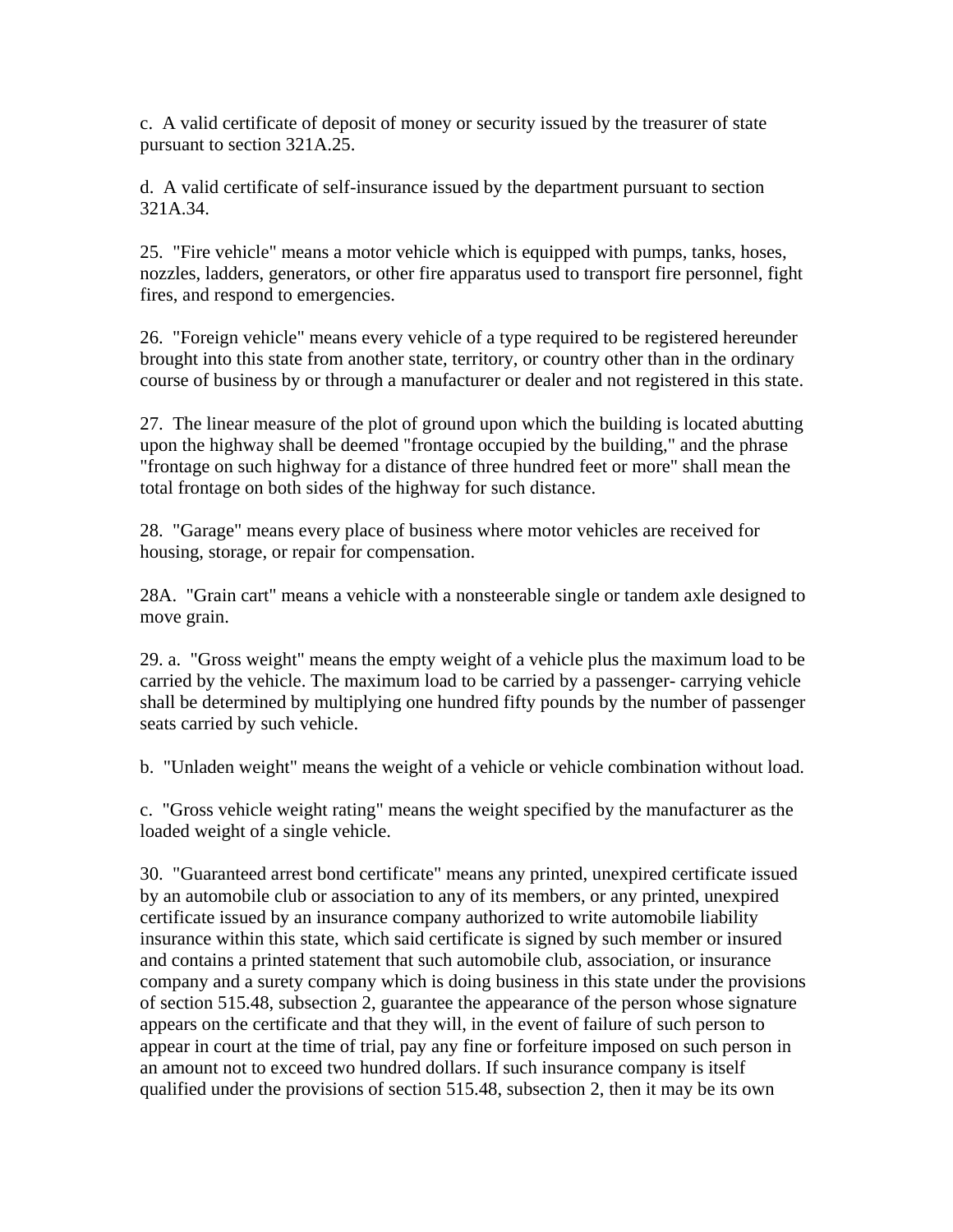surety. Bail in this form shall be subject to the forfeiture and enforcement provisions with respect to bail bonds in criminal cases as provided by law.

31. "Hazardous material" means a substance or material which has been determined by the United States secretary of transportation to be capable of posing an unreasonable risk to health, safety, and property when transported in commerce, and which has been so designated.

32. "Implement of husbandry" means a vehicle or special mobile equipment manufactured, designed, or reconstructed for agricultural purposes and, except for incidental uses, exclusively used in the conduct of agricultural operations. "Implements of husbandry" includes all-terrain vehicles operated in compliance with section 321.234A, fence-line feeders, and vehicles used exclusively for the application of organic or inorganic plant food materials, organic agricultural limestone, or agricultural chemicals. To be considered an implement of husbandry, a self-propelled implement of husbandry must be operated at speeds of thirty-five miles per hour or less. "Reconstructed" as used in this subsection means materially altered from the original construction by the removal, addition, or substitution of essential parts, new or used.

A vehicle covered under this subsection, if it otherwise qualifies, may be operated as special mobile equipment and under such circumstances this subsection shall not be applicable to such vehicle, and such vehicle shall not be required to comply with sections 321.384 through 321.423, when such vehicle is moved during daylight hours; however, the provisions of section 321.383 shall remain applicable to such vehicle.

33. "Intersection" means the area embraced within the prolongation or connection of the lateral curb lines, or, if none, then the lateral boundary lines of the roadways of two highways which join one another at, or approximately at, right angles, or the area within which vehicles traveling upon different highways joining at any other angle may come in conflict.

34. "Laned highway" means a highway the roadway of which is divided into three or more clearly marked lanes for vehicular traffic.

35. "Light delivery truck," "panel delivery truck" or "pickup" means any motor vehicle designed to carry merchandise or freight of any kind, not to exceed two thousand pounds.

36. "Local authorities" means every county, municipal, and other local board or body having authority to adopt local police regulations under the Constitution and laws of this state.

36A. "Manufactured housing" is a factory-built structure constructed under authority of 42 U.S.C. § 5403, which is required by federal law to display a seal from the United States department of housing and urban development, and was constructed on or after June 15, 1976.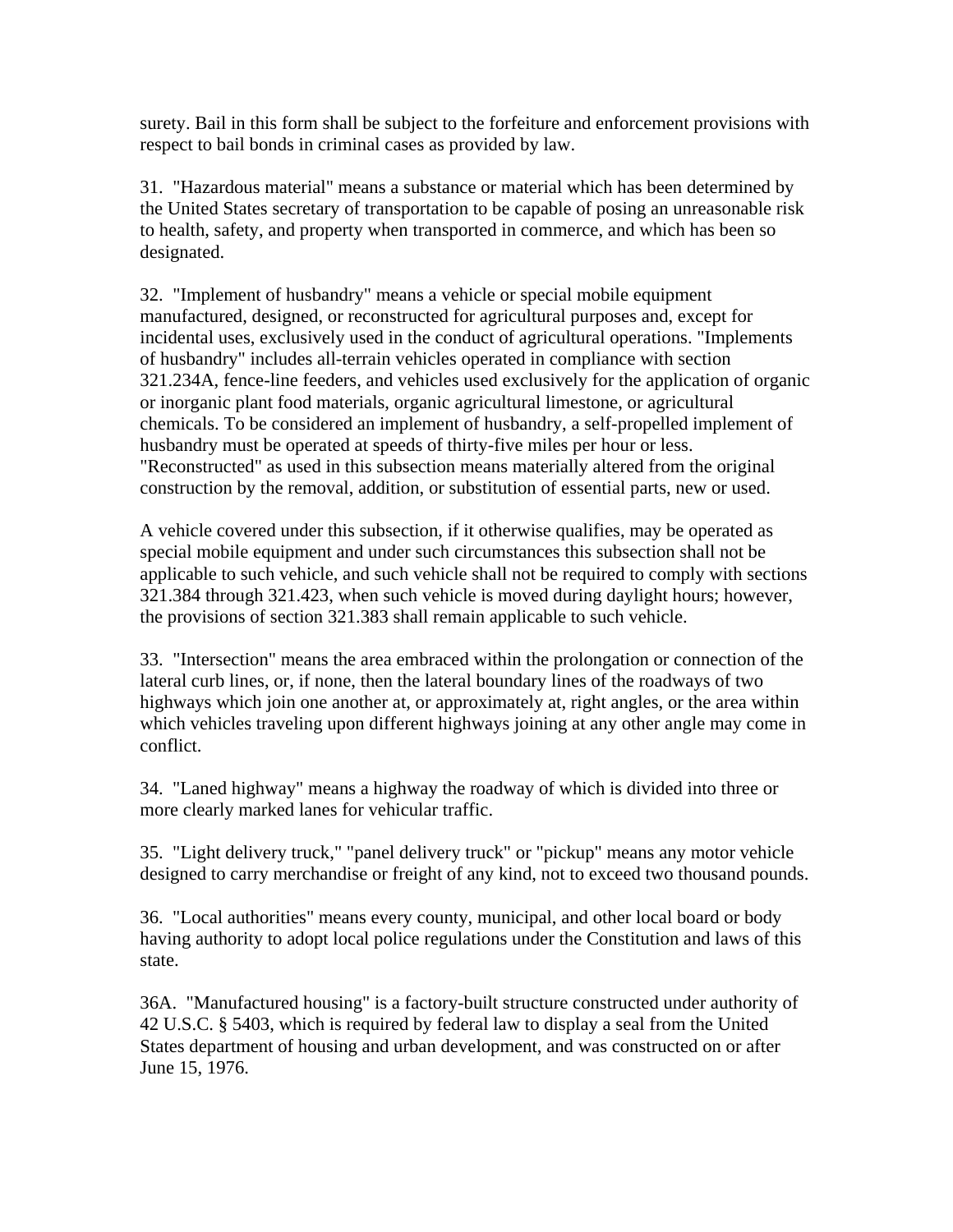37. "Manufacturer" means every person engaged in the business of fabricating or assembling vehicles of a type required to be registered. It does not include a person who converts, modifies, or alters a completed motor vehicle manufactured by another person. It includes a person who uses a completed motor vehicle manufactured by another person to construct a class "B" motor home as defined in section 321.124.

"Completed motor vehicle" means a motor vehicle which does not require any additional manufacturing operations to perform its intended function except the addition of readily attachable equipment, components, or minor finishing operations.

"Final stage manufacturer" means a person who performs such manufacturing operations on an incomplete vehicle that it becomes a completed vehicle. A final stage manufacturer shall furnish to the department a document which identifies that the vehicle was incomplete prior to that manufacturing operation. The identification shall include the name of the incomplete vehicle manufacturer, the date of manufacture, and the vehicle identification number to ascertain that the document applies to a particular incomplete vehicle.

"Incomplete vehicle" means an assemblage, as a minimum, consisting of a frame and chassis structure, power train, steering system, suspension system, and braking system, to the extent that those systems are to be a part of the completed vehicle, that requires further manufacturing operations, other than the addition of readily attachable equipment, components, or minor finishing operations.

38. "Metal tire" means every tire the surface of which in contact with the highway is wholly or partly of metal or other hard, nonresilient material.

39. a. "Mobile home" means any vehicle without motive power used or so manufactured or constructed as to permit its being used as a conveyance upon the public streets and highways and so designed, constructed, or reconstructed as will permit the vehicle to be used as a place for human habitation by one or more persons.

b. "Travel trailer" means a vehicle without motive power used, manufactured, or constructed to permit its use as a conveyance upon the public streets and highways and designed to permit its use as a place of human habitation by one or more persons. The vehicle may be up to eight feet six inches in width and its overall length shall not exceed forty feet. The vehicle shall be customarily or ordinarily used for vacation or recreational purposes and not used as a place of permanent habitation. If the vehicle is used in this state as a place of human habitation for more than ninety consecutive days in one location it shall be classed as a mobile home regardless of the size limitations provided in this paragraph.

c. "Fifth-wheel travel trailer" means a type of travel trailer which is towed by a pickup by a connecting device known as a fifth wheel. However, this type of travel trailer may have an overall length which shall not exceed forty feet.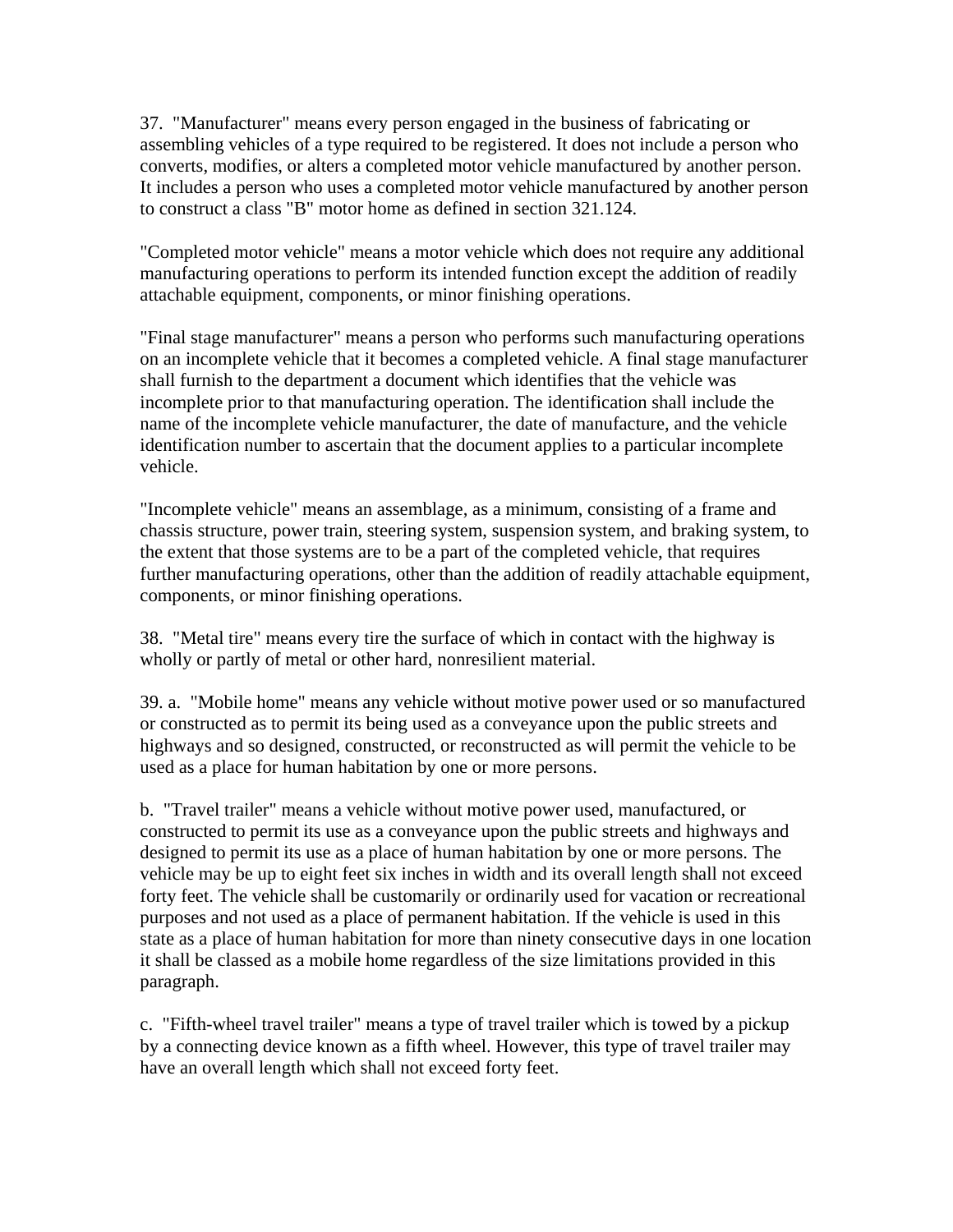d. "Motor home" means a motor vehicle designed as an integral unit to be used as a conveyance upon the public streets and highways and for use as a temporary or recreational dwelling and having at least four, two of which shall be systems specified in subparagraphs (1), (4), or (5) of this paragraph, of the following permanently installed systems which meet American national standards institute and national fire protection association standards in effect on the date of manufacture:

(1) Cooking facilities.

(2) Ice box or mechanical refrigerator.

(3) Potable water supply including plumbing and a sink with faucet either self-contained or with connections for an external source, or both.

(4) Self-contained toilet or a toilet connected to a plumbing system with connection for external water disposal, or both.

(5) Heating or air conditioning system or both, separate from the vehicle engine or the vehicle engine electrical system.

(6) A one hundred ten-one hundred fifteen volt alternating current electrical system separate from the vehicle engine electrical system either with its own power supply or with a connection for an external source, or both, or a liquefied petroleum system and supply.

40. a. "Motorcycle" means every motor vehicle having a saddle or seat for the use of the rider and designed to travel on not more than three wheels in contact with the ground including a motor scooter but excluding a tractor and a motorized bicycle.

b. "Motorized bicycle" or "motor bicycle" means a motor vehicle having a saddle or a seat for the use of a rider and designed to travel on not more than three wheels in contact with the ground, with an engine having a displacement no greater than fifty cubic centimeters and not capable of operating at a speed in excess of twenty-five miles per hour on level ground unassisted by human power.

c. "Bicycle" means a device having two wheels and having at least one saddle or seat for the use of a rider which is propelled by human power.

41. "Motor truck" means every motor vehicle designed primarily for carrying livestock, merchandise, freight of any kind, or over nine persons as passengers.

42. a. "Motor vehicle" means a vehicle which is self-propelled, but not including vehicles known as trackless trolleys which are propelled by electric power obtained from overhead trolley wires and are not operated upon rails.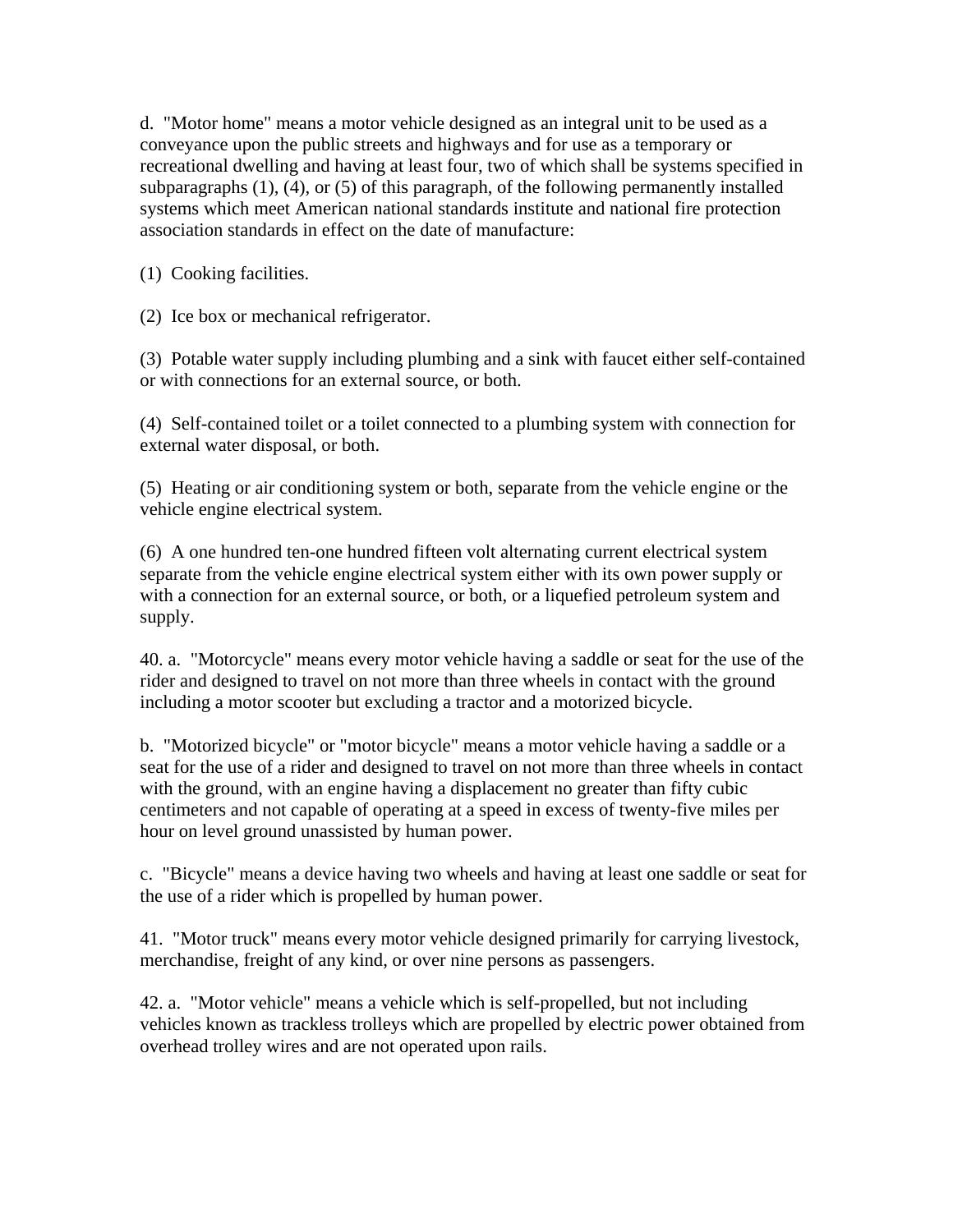b. "Used motor vehicle" or "secondhand motor vehicle" or "used car" means a motor vehicle of a type subject to registration under the laws of this state which has been sold "at retail" as defined in chapter 322 and previously registered in this or any other state.

c. "New motor vehicle or new car" means a motor vehicle subject to registration which has not been sold "at retail" as defined in chapter 322.

d. "Car" or "automobile" means a motor vehicle designed primarily for carrying nine passengers or less, excluding motorcycles and motorized bicycles.

43. Reserved.

44. "Multipurpose vehicle" means a motor vehicle designed to carry not more than ten people, and constructed either on a truck chassis or with special features for occasional off-road operation.

45. "Nonresident" means every person who is not a resident of this state.

46. "Official traffic-control devices" means all signs, signals, markings, and devices not inconsistent with this chapter placed or erected by authority of a public body or official having jurisdiction, for the purpose of regulating, warning, or guiding traffic.

47. "Official traffic-control signal" means any device, whether manually, electrically or mechanically operated, by which traffic is alternately directed to stop and to proceed.

48. "Operator" or "driver" means every person who is in actual physical control of a motor vehicle upon a highway.

49. "Owner" means a person who holds the legal title of a vehicle, or in the event a vehicle is the subject of a security agreement with an immediate right of possession vested in the debtor, then such debtor shall be deemed the owner for the purpose of this chapter.

50. "Peace officer" means every officer authorized to direct or regulate traffic or to make arrests for violations of traffic regulations in addition to its meaning in section 801.4.

51. "Pedestrian" means any person afoot.

52. "Person" means every natural person, firm, copartnership, association, or corporation. Where the term "person" is used in connection with the registration of a motor vehicle, it shall include any corporation, association, copartnership, company, firm, or other aggregation of individuals which owns or controls such motor vehicle as actual owner, or for the purpose of sale or for renting, whether as agent, salesperson, or otherwise.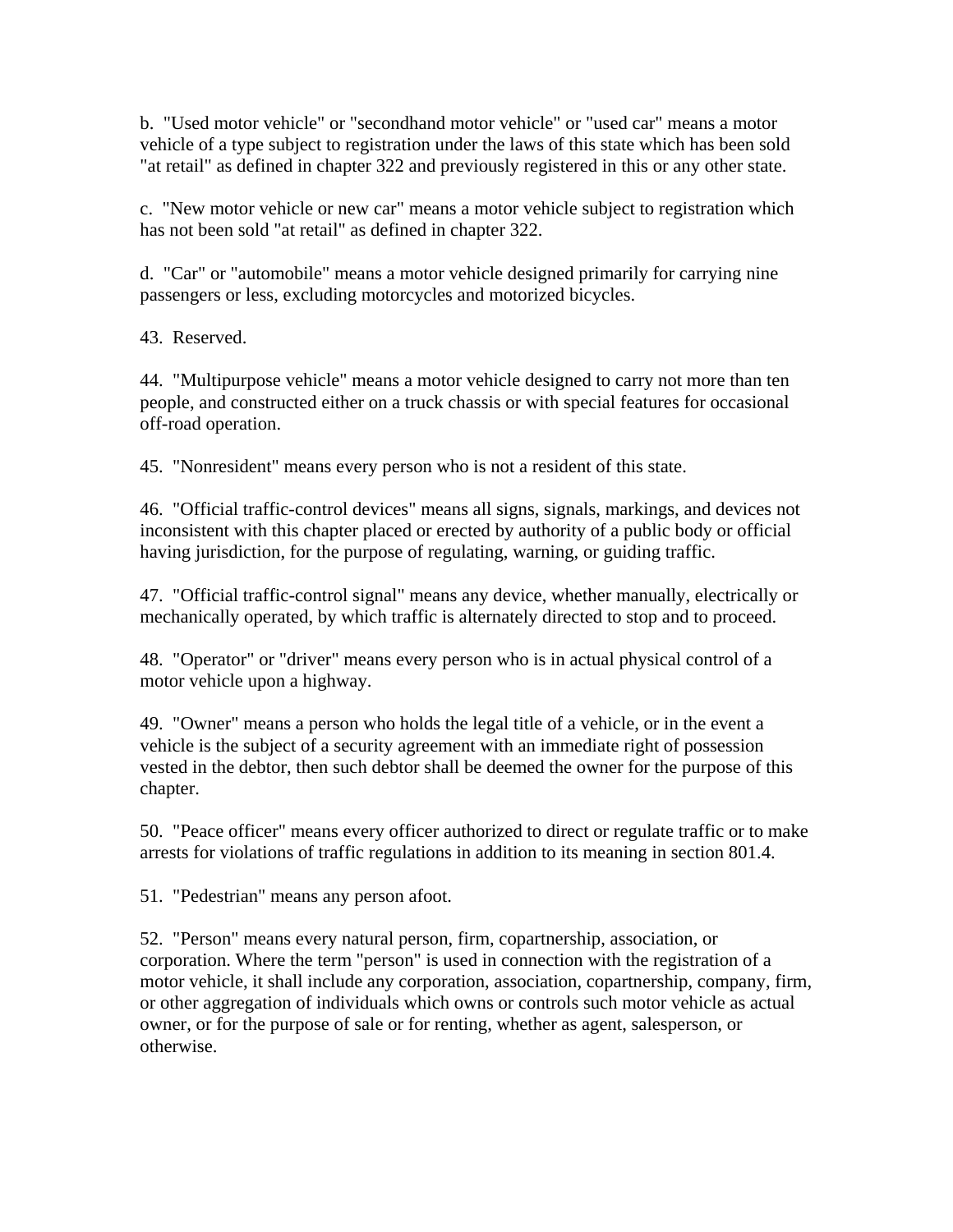53. "Pneumatic tire" means every tire in which compressed air is designed to support the load.

54. "Private road" or "driveway" means every way or place in private ownership and used for vehicular travel by the owner and those having express or implied permission from the owner but not by other persons.

54A. "Product identification number" or the acronym PIN means a group of unique numerical or alphabetical designations assigned to a complete fence-line feeder, grain cart, or tank wagon by the manufacturer or by the department and affixed to the vehicle, pursuant to rules adopted by the department, as a means of identifying the vehicle or the year of manufacture.

54B. "Proof of financial liability coverage card" means either a liability insurance card issued under section 321.20B, a bond insurance card issued under section 321A.24, a security insurance card issued under section 321A.25, or a self-insurance card issued under section 321A.34.

55. "Railroad" means a carrier of persons or property upon cars operated upon stationary rails.

56. "Railroad corporation" means any corporation organized under the laws of this state or any other state for the purpose of operating the railroad within this state.

57. "Railroad sign" or "signal" means any sign, signal, or device erected by authority of a public body or official or by a railroad and intended to give notice of the presence of railroad tracks or the approach of a railroad train.

58. "Railroad train" means an engine or locomotive with or without cars coupled thereto, operated upon rails.

59. "Reconstructed vehicle" means every vehicle of a type required to be registered hereunder materially altered from its original construction by the removal, addition, or substitution of essential parts, new or used.

60. "Registration year" means the period of twelve consecutive months beginning on the first day of the month following the month of the birth of the owner of the vehicle for vehicles registered by the county treasurer and the calendar year for vehicles registered by the department or motor trucks and truck tractors with a combined gross weight exceeding five tons which are registered by the county treasurer.

61. "Remanufactured vehicle" means every vehicle of a type required to be registered and having a gross vehicle weight rating of at least thirty thousand pounds that has been disassembled, resulting in the total separation of the major integral parts and which has been reassembled with those parts being replaced with new or rebuilt parts. In every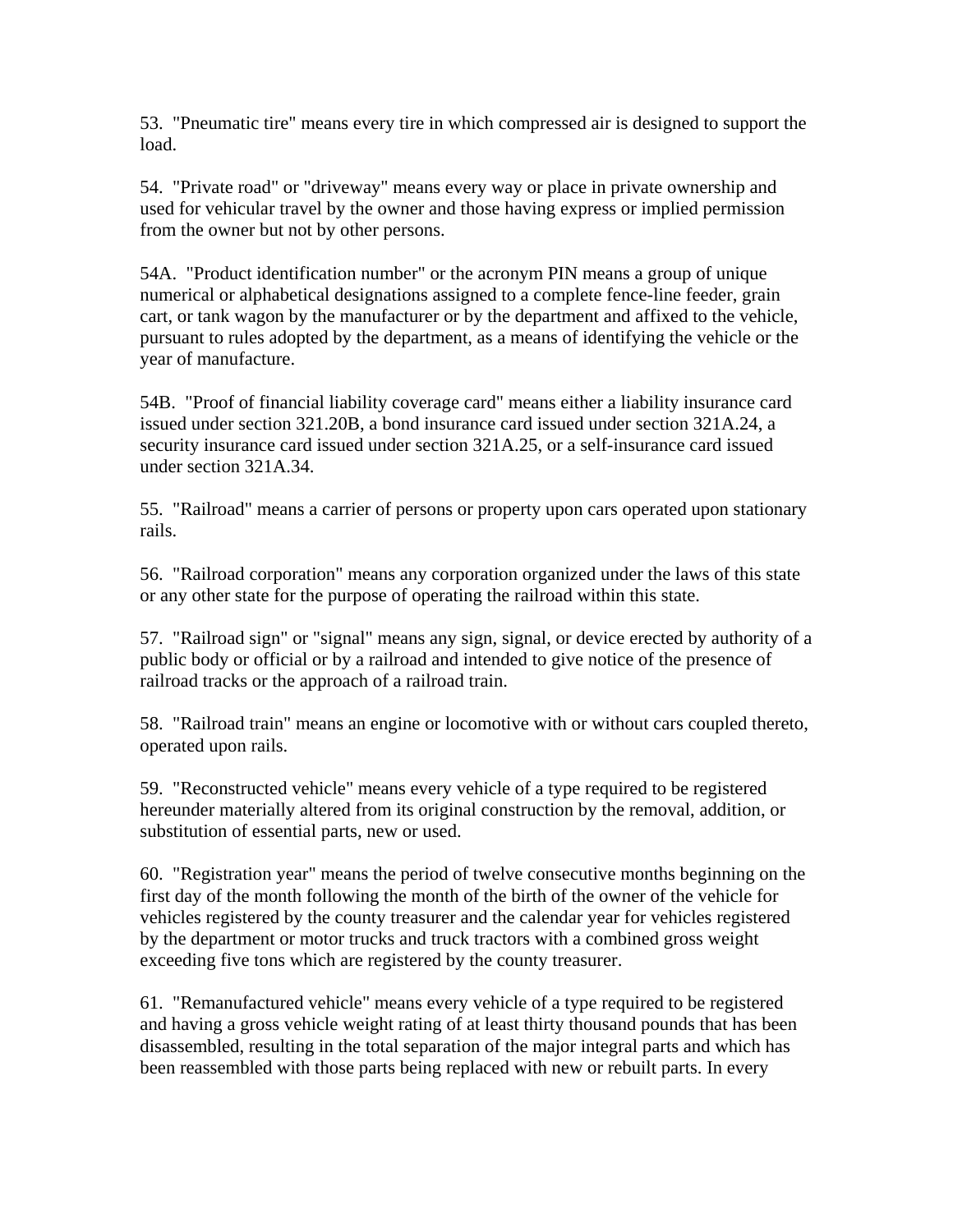instance, a new diesel engine and all new tires shall be installed and shall carry manufacturers' warranties.

Every vehicle shall include, but not be limited to, new or rebuilt component parts consisting of steering gear, clutch, transmission, differential, engine radiator, engine fan hub, engine starter, alternator, air compressor, and cab. For purposes of this subsection, "rebuilt" means the replacement of any element of a component part which appears to limit the serviceability of the part. A minimum of twenty thousand dollars shall be expended on each vehicle and the expense must be verifiable by invoices, work orders, or other documentation as required by the department.

The department may establish equipment requirements and a vehicle inspection procedure for remanufactured vehicles. The department may establish a fee for the inspection of remanufactured vehicles not to exceed one hundred dollars for each vehicle inspected.

62. "Rescue vehicle" means a motor vehicle which is equipped with rescue, fire, or life support equipment used to assist and rescue persons in emergencies or support emergency personnel in the performance of their duties.

63. "Residence district" means the territory within a city contiguous to and including a highway, not comprising a business, suburban, or school district, where forty percent or more of the frontage on such highway for a distance of three hundred feet or more is occupied by dwellings or by dwellings and buildings in use for business.

63A. "Retractable axle" means an axle designed with the capability of manipulation or adjustment of the weight on the axle.

64. "Right-of-way" means the privilege of the immediate use of the highway.

64A. "Road tractor" means every motor vehicle designed and used for drawing other vehicles and not so constructed as to carry any load thereon either independently or any part of the weight of a vehicle or load so drawn.

65. "Roadway" means that portion of a highway improved, designed, or ordinarily used for vehicular travel.

66. "Road work zone" means the portion of a highway which is identified by posted or moving signs as the site of construction, maintenance, survey, or utility work. The zone starts upon meeting the first sign identifying the zone and continues until a posted or moving sign indicates that the work zone has ended.

67. "Rural residence district" means an unincorporated area established by a county board of supervisors which is contiguous to and including a secondary highway, not comprising a business district, where forty percent or more of the frontage of the highway for a distance of three hundred feet or more is occupied by dwellings or by dwellings and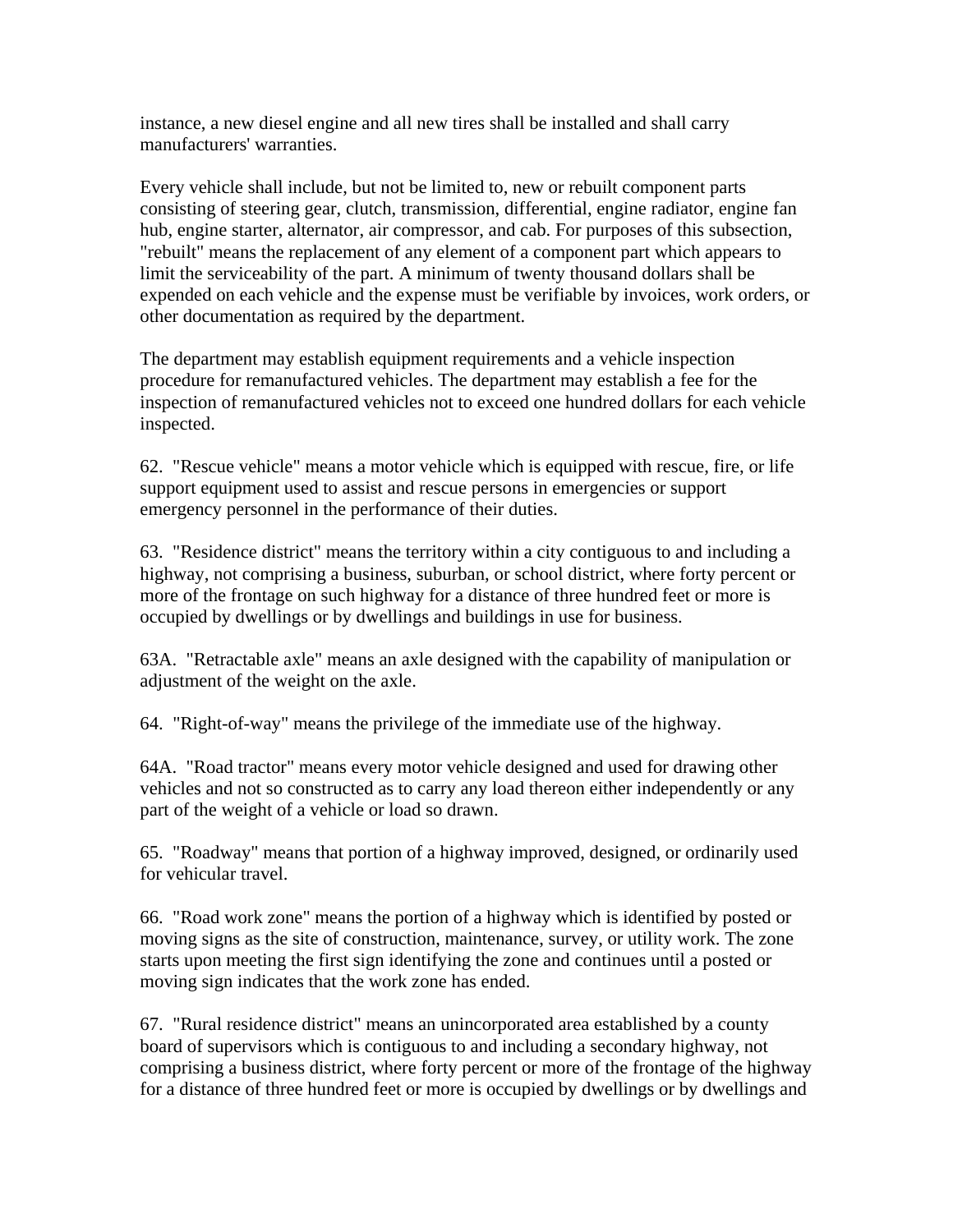buildings in use for business. For purposes of this subsection, farm houses and farm buildings are not to be considered.

68. "Safety zone" means the area or space officially set apart within a roadway for the exclusive use of pedestrians and which is protected or so marked or indicated by adequate signs as to be plainly visible at all times while set apart as a safety zone.

68A. "Salvage pool" means the business of selling at auction wrecked or salvage vehicles, as defined in section 321.52.

69. "School bus" means every vehicle operated for the transportation of children to or from school, except vehicles which are:

a. Privately owned and not operated for compensation;

b. Used exclusively in the transportation of the children in the immediate family of the driver;

c. Operated by a municipally or privately owned urban transit company or a regional transit system as defined in section 324A.1 for the transportation of children as part of or in addition to their regularly scheduled service; or

d. Designed to carry not more than nine persons as passengers, either school owned or privately owned, which are used to transport pupils to activity events in which the pupils are participants or used to transport pupils to their homes in case of illness or other emergency situations. The vehicles operated under the provisions of this paragraph shall be operated by employees of the school district who are specifically approved by the local superintendent of schools for the assignment.

70. "School district" means the territory contiguous to and including a highway for a distance of two hundred feet in either direction from a schoolhouse in a city.

71. "Semitrailer" means every vehicle without motive power designed for carrying persons or property and for being drawn by a motor vehicle and so constructed that some part of its weight and that of its load rests upon or is carried by another vehicle.

Wherever the word "trailer" is used in this chapter, same shall be construed to also include "semitrailer".

A "semitrailer" shall be considered in this chapter separately from its power unit.

72. "Sidewalk" means that portion of a street between the curb lines, or the lateral lines of a roadway, and the adjacent property lines intended for the use of pedestrians.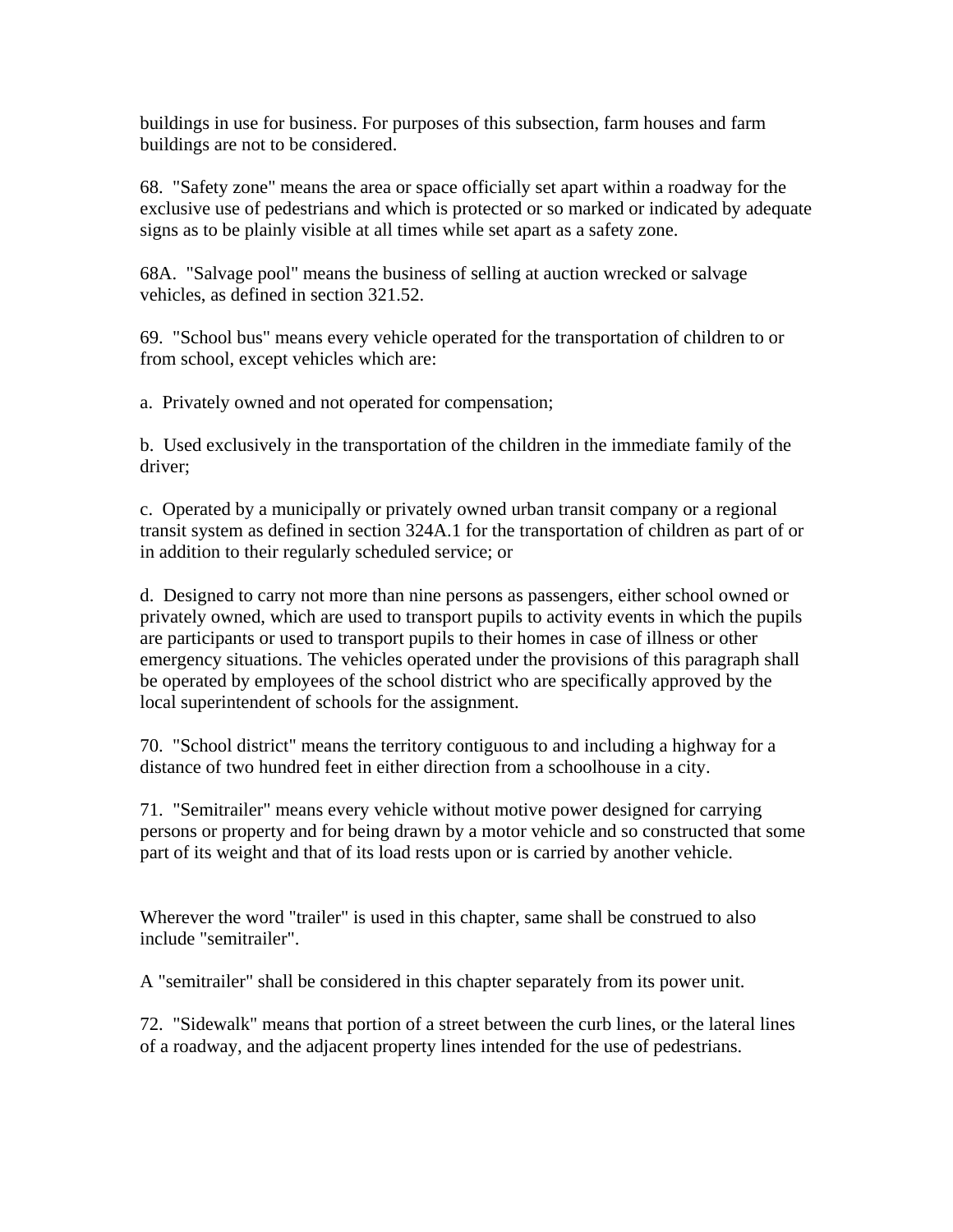73. "Solid tire" means every tire of rubber or other resilient material which does not depend upon compressed air for the support of the load.

74. "Specially constructed vehicle" means every vehicle of a type required to be registered hereunder not originally constructed under a distinctive name, make, model, or type by a generally recognized manufacturer of vehicles and not materially altered from its original construction.

75. "Special mobile equipment" means every vehicle not designed or used primarily for the transportation of persons or property and incidentally operated or moved over the highways, including road construction or maintenance machinery and ditch-digging apparatus. This description does not exclude other vehicles which are within the general terms of this subsection.

76. "Special truck" means a motor truck or truck tractor not used for hire with a gross weight registration of six through thirty-two tons used by a person engaged in farming to transport commodities produced only by the owner, or to transport commodities purchased by the owner for use in the owner's own farming operation or occasional use for charitable purposes. "Special truck" also means a motor truck or truck tractor not used for hire with a gross weight registration of six through thirty-two tons used by a person engaged in farming who assists another person engaged in farming through an exchange of services. A "special truck" does not include a truck tractor operated more than fifteen thousand miles annually.

77. "Stinger-steered automobile transporter" means any vehicle combination designed and used specifically for the transport of assembled highway vehicles, recreational vehicles, or boats in which the fifth wheel is located on a drop frame located below and behind the rearmost axle of the power unit.

78. "Street" or "highway" means the entire width between property lines of every way or place of whatever nature when any part thereof is open to the use of the public, as a matter of right, for purposes of vehicular traffic.

79. "Suburban district" means all other parts of a city not included in the business, school, or residence districts.

80. "Tandem axle" means any two or more consecutive axles whose centers are more than forty inches but not more than ninety-six inches apart.

80A. "Tank wagon" means a vehicle designed to carry liquid animal or human excrement.

81. "Through (or thru) highway" means every highway or portion thereof at the entrances to which vehicular traffic from intersecting highways is required by law to stop before entering or crossing the same and when stop signs are erected as provided in this chapter or such entrances are controlled by a peace officer or traffic-control signal. The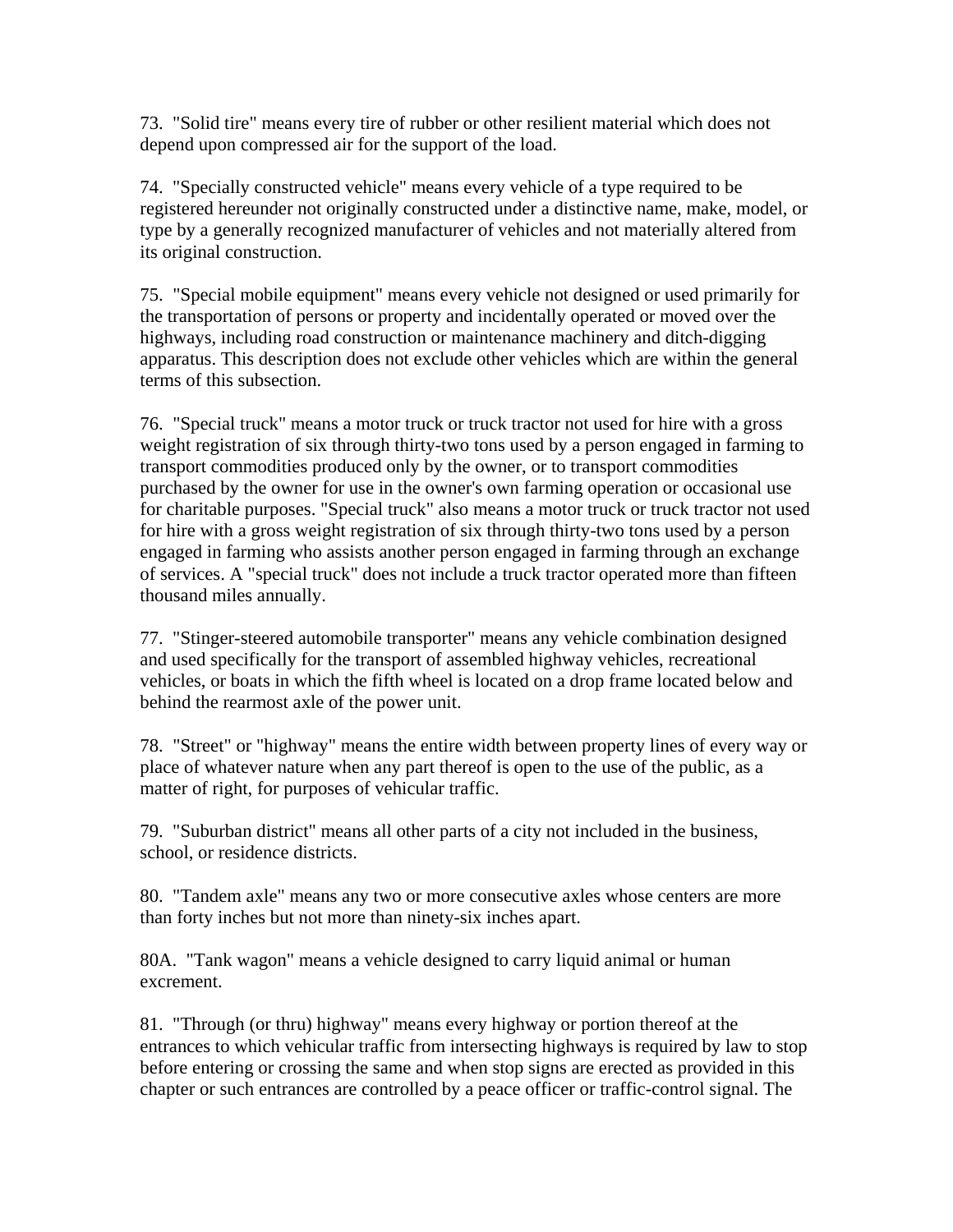term "arterial" is synonymous with "through" or "thru" when applied to highways of this state.

82. "Tourist attraction" means a business, activity, service, or site where a major portion of the product or service provided is tourist oriented.

83. "Tourist-oriented directional sign" means a sign providing identification and directional information for a tourist attraction.

84. "Traffic" means pedestrians, ridden or herded animals, vehicles, streetcars, and other conveyances either singly or together while using any highway for purposes of travel.

85. "Trailer" means every vehicle without motive power designed for carrying persons or property and for being drawn by a motor vehicle and so constructed that no part of its weight rests upon the towing vehicle.

86. "Trailer coach" means either a trailer or semitrailer designed for carrying persons.

87. "Transporter" means a person engaged in the business of delivering vehicles of a type required to be registered or titled in this state who has received authority to make delivery as specified by rules adopted by the department.

88. "Truck tractor" means every motor vehicle designed and used primarily for drawing other vehicles and not so constructed as to carry a load other than a part of the weight of the vehicle and load so drawn.

89. "Used vehicle parts dealer" means a person engaged in the business of selling bodies, parts of bodies, frames, or component parts of used vehicles subject to registration under this chapter.

90. "Vehicle" means every device in, upon, or by which any person or property is or may be transported or drawn upon a highway. "Vehicle" does not include:

a. Any device moved by human power.

b. Any device used exclusively upon stationary rails or tracks.

c. Any integral part of a truck tractor or road tractor which is mounted on the frame of the truck tractor or road tractor immediately behind the cab and which may be used to transport persons and property but which cannot be drawn upon the highway by the truck tractor or another motor vehicle.

d. Any steering axle, dolly, auxiliary axle, or other integral part of another vehicle which in and of itself is incapable of commercially transporting any person or property but is used primarily to support another vehicle.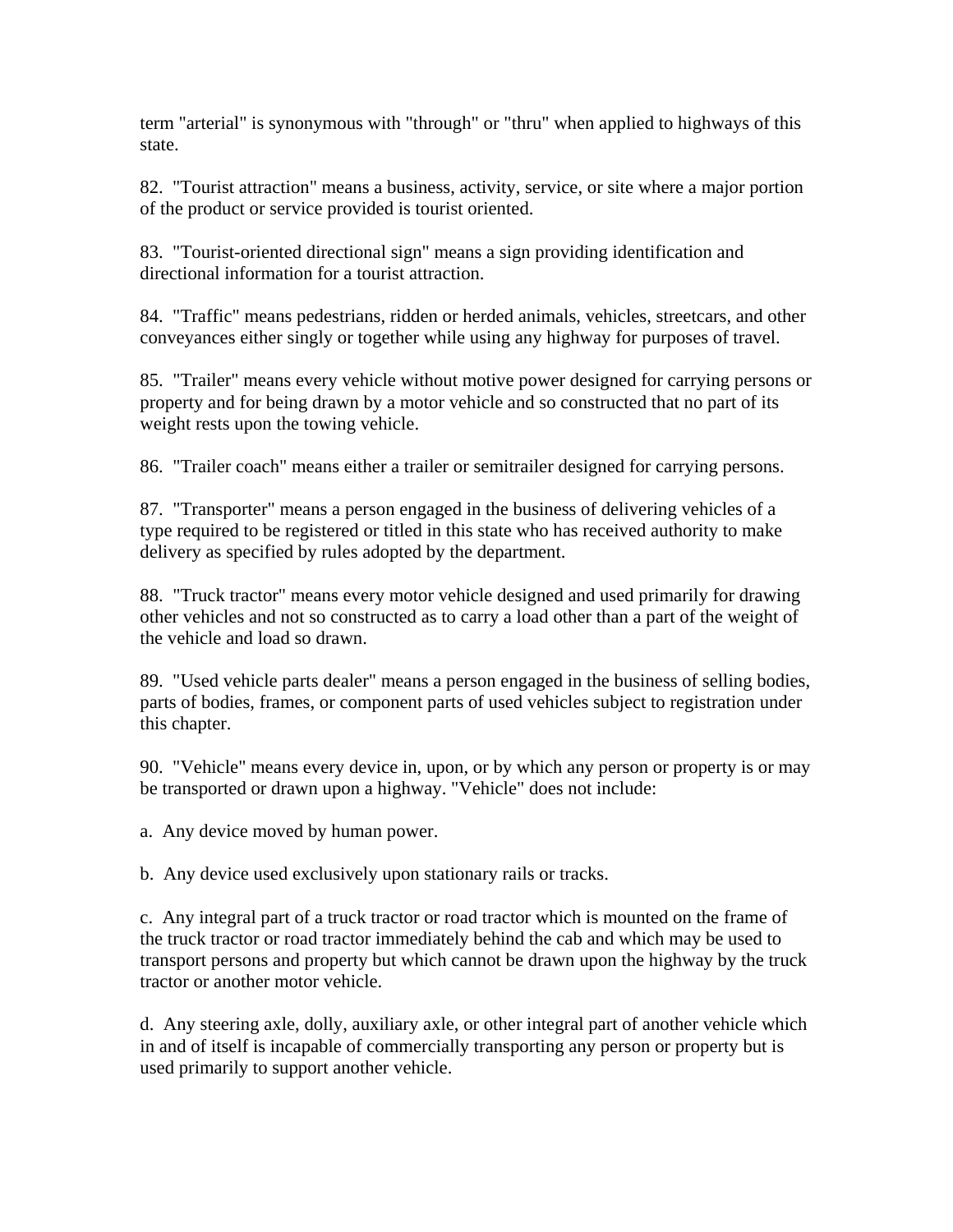91. "Vehicle identification number" or the initials VIN mean the numerical and alphabetical designations affixed to a vehicle or a component part of a vehicle by the manufacturer or the department or affixed by, or caused to be affixed by, the owner pursuant to rules promulgated by the department as a means of identifying the vehicle.

92. "Vehicle rebuilder" means a person engaged in the business of rebuilding or restoring to operating condition vehicles subject to registration under this chapter, which have been damaged or wrecked.

93. "Vehicle salvager" means a person engaged in the business of scrapping vehicles, dismantling or storing wrecked or damaged vehicles or selling reusable parts of vehicles or storing vehicles not currently registered which vehicles are subject to registration under this chapter.

94. "Where a vehicle is kept" shall refer to the county of residence of the owner or to the county where the vehicle is mainly kept if said owner is a nonresident of the state.

#### **321.234A**

All-terrain vehicles shall be operated on a highway only between sunrise and sunset and only when the operation on the highway is incidental to the vehicle's use for agricultural purposes. A person operating an all-terrain vehicle on a highway shall have a valid driver's license and the vehicle shall be operated at speeds of thirty-five miles per hour or less. When operated on a highway, an all-terrain vehicle shall have a bicycle safety flag which extends not less than five feet above the ground attached to the rear of the vehicle. The bicycle safety flag shall be triangular in shape with an area of not less than thirty square inches, be Day-Glo in color, and shall be in lieu of the reflective equipment required by section 321.383.

# **TITLE XI CHAPTER 462A**

#### **462A.34A**

1. Except as provided in subsection 2, a person shall not operate a motor vehicle in any of the following:

a. Any portion of a meandered stream.

b. Any portion of the bed of a nonmeandered stream which has been identified as a navigable stream or river by rule adopted by the department and which is covered by water.

c. Any portion of a stream identified as a trout stream by the department.

2. This section does not prohibit the use of ford crossings of public or private roads or any other ford crossing when used for agricultural purposes, the operation of construction